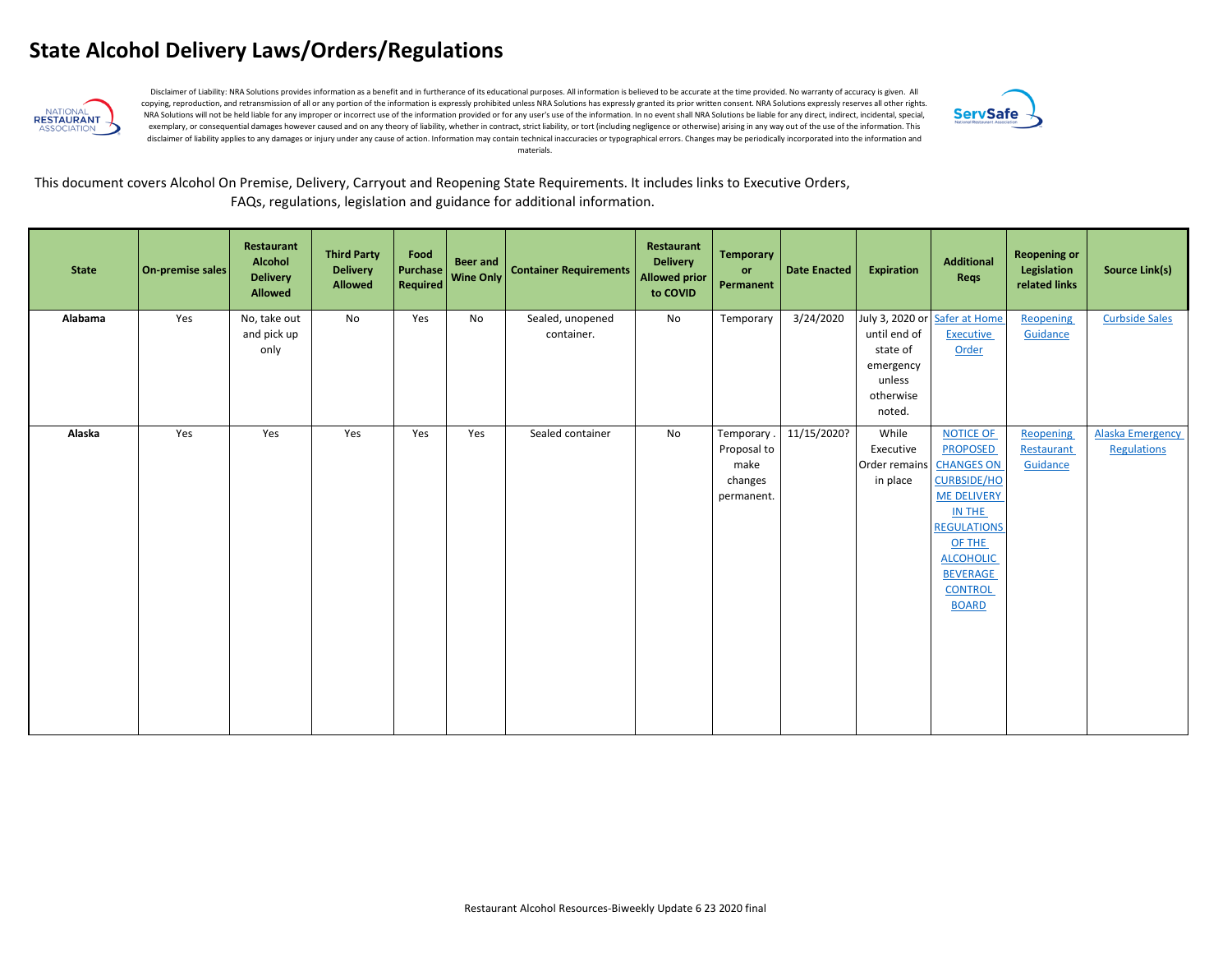| Arizona         | Yes                                         | Yes  | Yes                                                            | No                                                                                                 | No        | A recorked bottle of wine<br>that has been inserted<br>flush with the top of<br>bottle or otherwise<br>securely closed. Plastic<br>adhesive to seal growler<br>bottles is permitted. All<br>mixed drinks must be in a<br>securely sealed<br>container. | Yes | Permanent | 3/20/2020 | While the<br>executive<br>order remains<br>in place | 6/17<br><b>Executive</b><br>order                                                       | <b>Restaurant &amp;</b><br><b>Bar</b><br><b>Requirements</b>              | <b>Executive Order</b><br>that grants delivery<br>option |
|-----------------|---------------------------------------------|------|----------------------------------------------------------------|----------------------------------------------------------------------------------------------------|-----------|--------------------------------------------------------------------------------------------------------------------------------------------------------------------------------------------------------------------------------------------------------|-----|-----------|-----------|-----------------------------------------------------|-----------------------------------------------------------------------------------------|---------------------------------------------------------------------------|----------------------------------------------------------|
| <b>Arkansas</b> | Yes                                         | Yes  | <b>No</b>                                                      | Yes                                                                                                | Yes       | Originally corked or<br>sealed bottles of wine.<br>Originally sealed cans and<br>bottles of beer.                                                                                                                                                      | No  | Temporary | 3/19/2020 | While the<br>executive<br>order remains<br>in place | <b>Temporary</b><br>rule for<br>outdoor<br>service                                      |                                                                           | Sale of Alcoholic<br><b>Beverages</b>                    |
| California      | Yes                                         | Yes  | Yes. See<br>advisory on<br>preventing<br>delivery to<br>minors | Yes, if<br>vou are a<br>restauran<br>t. No, if<br>you are a<br>bar.<br>Change<br>effective<br>6/11 | No        | Secure lid or cap<br>designed to prevent<br>consumption without the<br>removal (no lids with<br>sipping holes or opening<br>for straws unless covered<br>with masking tape) or<br>prepackaged sealed<br>container                                      | Yes | Temporary | 4/1/2020  | While<br>Executive<br>in place                      | Sale of<br><b>Alcoholic</b><br>Order remains Beverages To-<br>$\underline{\mathsf{Go}}$ | <b>Relief for</b><br>reopening                                            | Delivery of<br><b>Alcoholic Beverages</b>                |
| Colorado        | Yes. 6/5 Outdoor<br>dining areas<br>allowed | Yes. | No                                                             | Yes and<br>on the<br>same<br>receipt                                                               | <b>No</b> | Sealed container. If using<br>a cup with a lid, lid has to<br>be securely taped<br>without a straw inserted<br>and without any partially<br>removed portion of lid.                                                                                    | No  | Temporary | 3/20/2020 | While<br>Executive<br>Order remains<br>in place     | Emergency<br>order for<br>delivery and<br>takeout sales                                 | Reopening<br>guidance                                                     | <b>Executive Orders</b>                                  |
| Connecticut     | Yes, at 50 %<br>capacity indoor             | Yes  | Yes                                                            | Yes                                                                                                | No        | Sealed containers as<br>received by the<br>wholesaler.                                                                                                                                                                                                 | No  | Temporary | 3/20/2020 | While<br>Executive<br>Order remains<br>in place     | Implementati<br>on Order and<br><b>Executive</b><br>Order 7PP                           | Outdoor<br>Service of<br><b>Alcoholic</b><br><b>Beverages</b><br>Guidance | <b>Alcohol Delivery</b>                                  |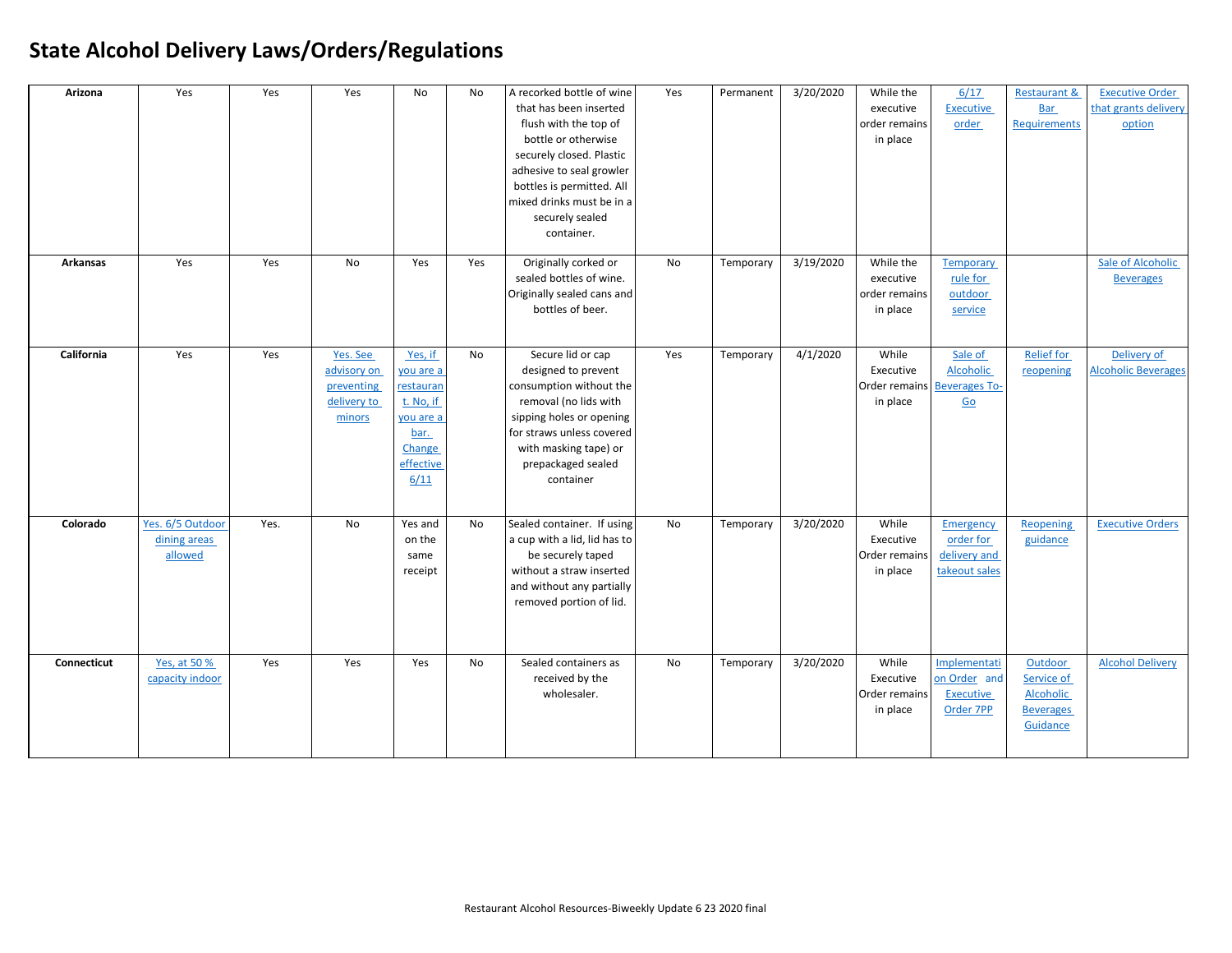| <b>Delaware</b><br><b>District of Columbia</b> | Yes, as long as<br>cost does not<br>exceed 40% of<br>order<br><u>Yes, as of 6/22 -</u>                                                                                                                 | Yes, only within<br>the immediate<br>parking lot or<br>curb<br>surrounding the<br>licensed<br>building.<br>Yes, with food | No<br>Yes | Yes<br>Yes | No<br>No | Containers that are<br>securely sealed<br>Closed containers, no | No<br>No | Temporary<br>Temporary | 3/19/2020<br>3/17/2020 | Until State of<br>Emergency<br>Declaration<br>has ended<br>Until order is | Alcohol                                                             | Reopening<br><b>Guidance Phase</b><br>1 Food and<br><b>Drink</b><br><b>Establishments</b><br><b>Phase Two ABC</b> | <b>Curbside Sale</b><br><b>Guidelines</b><br>Notice of 5th            |
|------------------------------------------------|--------------------------------------------------------------------------------------------------------------------------------------------------------------------------------------------------------|---------------------------------------------------------------------------------------------------------------------------|-----------|------------|----------|-----------------------------------------------------------------|----------|------------------------|------------------------|---------------------------------------------------------------------------|---------------------------------------------------------------------|-------------------------------------------------------------------------------------------------------------------|-----------------------------------------------------------------------|
|                                                | 50% capacity<br>indoor, outdoor<br>allowed, no more<br>than 50 people.                                                                                                                                 | orders                                                                                                                    |           |            |          | straw in lid or original<br>sealed container                    |          |                        |                        | lifted                                                                    | delivery<br>restrictions                                            | Guidance                                                                                                          | <b>Emergency</b><br>rulemaking                                        |
| Florida                                        | Yes. 50% Indoor<br>capacity. Bars,<br>clubs, and other<br>venues (except in<br>Palm Beach,<br><b>Broward, or Dade</b><br>County) are<br>allowed to open<br>at reduced<br>capacity<br>beginning June 5. | Yes                                                                                                                       | Yes       | Yes        | No       | Sealed container for<br>consumption off-<br>premises            | Yes      | Temporary              | 3/20/2020              | Through the<br>expiration of<br>the state of<br>emergency<br>declared     | Phase 2<br>Guidance                                                 | Reopening<br><b>Executive Order</b>                                                                               | <b>Emergency Alcohol</b><br><b>Sales During Covid-</b><br><u>19</u>   |
| Georgia                                        | Yes, allowed in<br>some counties                                                                                                                                                                       | Yes, allowed in<br>some counties                                                                                          | No        | Yes        | No       | Not specified                                                   | No       | Temporary              | 4/3/2020               | While<br>Executive<br>Order remains<br>in place                           |                                                                     |                                                                                                                   | <b>Alcoholic Beverages</b><br><b>Sales During Covid-</b><br><u>19</u> |
| Hawaii                                         | Yes. Honolulu to<br>open to no more<br>that 50%<br>occupancy on<br><b>June 19</b>                                                                                                                      | Yes                                                                                                                       | Yes       | Yes        | No       | Product must be opened<br>and resealed prior to<br>delivery     | No       | Temporary              | 3/23/2020              | While<br>Executive<br>Order remains<br>in place                           | Hawaii, Kauai<br>and Maui<br>opening<br>dining rooms<br>on 6/1/2020 | <b>Reopening</b><br>Guidance                                                                                      | <b>Executive Order</b>                                                |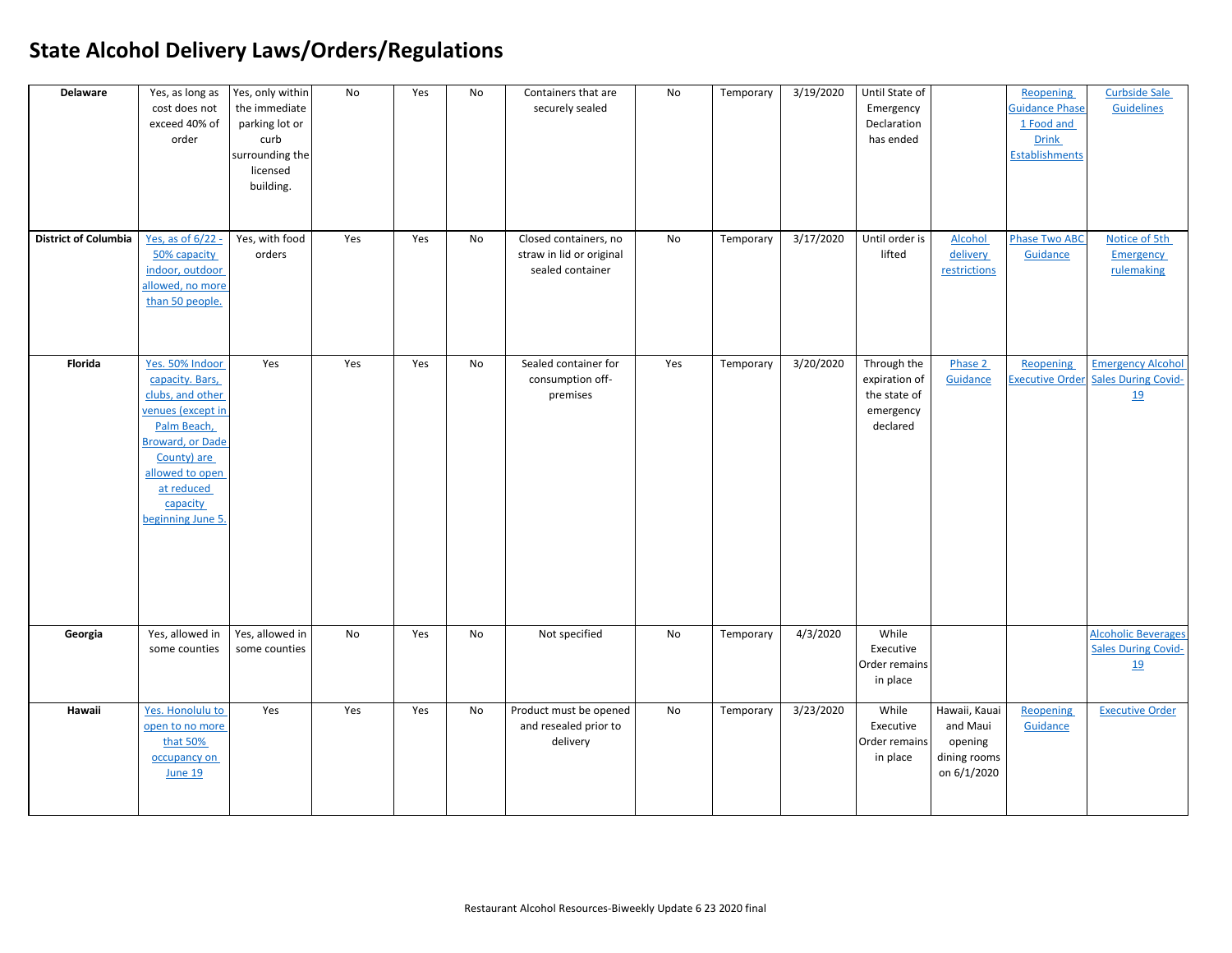| Idaho           | Yes. Stage 4<br>started 6/13                                                                                                                                                          | No                                                                                                                                                                                                                                    | Yes                                                                  | No        | Yes | Sealed container that<br>prevents consumption,<br>leakage or alteration of<br>content in any manner<br>and tamper proof seal.                                                                | Yes | Temporary | 3/30/2020 | While<br>Executive<br>Order remains<br>in place               | <b>Stage detail</b><br>specifics            | Stages of<br>reopening and<br>guidance                                  | <b>Guidelines for</b><br>Alcohol Delivery 03-<br>30-2020            |
|-----------------|---------------------------------------------------------------------------------------------------------------------------------------------------------------------------------------|---------------------------------------------------------------------------------------------------------------------------------------------------------------------------------------------------------------------------------------|----------------------------------------------------------------------|-----------|-----|----------------------------------------------------------------------------------------------------------------------------------------------------------------------------------------------|-----|-----------|-----------|---------------------------------------------------------------|---------------------------------------------|-------------------------------------------------------------------------|---------------------------------------------------------------------|
| <b>Illinois</b> | Yes. In Chicago,<br>can resume 25%<br>capacity indoor<br>starting 6/26. On<br>premise sales<br>must cease at 11<br>pm. In Chicago<br>outdoor beer<br>gardens are<br>allowed-see link. | <b>Yes. Cocktails</b><br>to go is<br>effective<br>statewide and<br>n Chicago went<br>into effect on<br>$6/17/2020$ .<br>Chicago<br>carryout orders<br>must cease at 9<br>pm. See link for<br>Chicago alcohol<br>delivery<br>ordinance | Yes                                                                  | <b>No</b> | No. | Cocktails allowed on<br>6/2/2020 following<br>guidance at this link.<br>They must be<br>sealed/closed container<br>and labeled.                                                              | Yes | Temporary | 3/19/2020 | While<br>Executive<br>Order remains IV Re-opening<br>in place | City of<br><b>Chicago Phase</b><br>Guidance | <b>State Phase IV</b><br><b>Guidelines in</b><br>effect 6/26            | <b>State Cocktails to</b><br>go Executive Order                     |
| Indiana         | Yes. Stage 4 on<br>6/11                                                                                                                                                               | Yes                                                                                                                                                                                                                                   | <b>Regulation does</b><br>not speak<br>about third<br>party delivery | No        | Yes | Sealed unopened<br>container                                                                                                                                                                 | No  | Temporary | 3/31/2020 | When all<br>reopening<br>stages have<br>been met              |                                             | <b>Back On Track</b> -<br>Reopening<br>guidance Stage<br>$\overline{4}$ | <b>Executive Order</b>                                              |
| lowa            | Yes. On 6/12 on<br>site dining may re-<br>open provided<br>social distancing<br>protocols are<br>followed                                                                             | Yes                                                                                                                                                                                                                                   | <b>No</b>                                                            | <b>No</b> | No  | Alcoholic liquor, beer and<br>wine must be in the<br>original, unopened<br>containers. Mixed drinks<br>in sealed container. Use<br>of a clear cup or jar with<br>lid strongly<br>recommended | Yes | Temporary | 3/17/2020 | While<br>Executive<br>Order remains<br>in place               | <b>Executive</b><br>order<br>6/10/2020      | <b>Bar/Restaurant</b><br><b>Closure</b>                                 | <b>Alcohol Beverage</b><br><b>Deliveries to</b><br><b>Consumers</b> |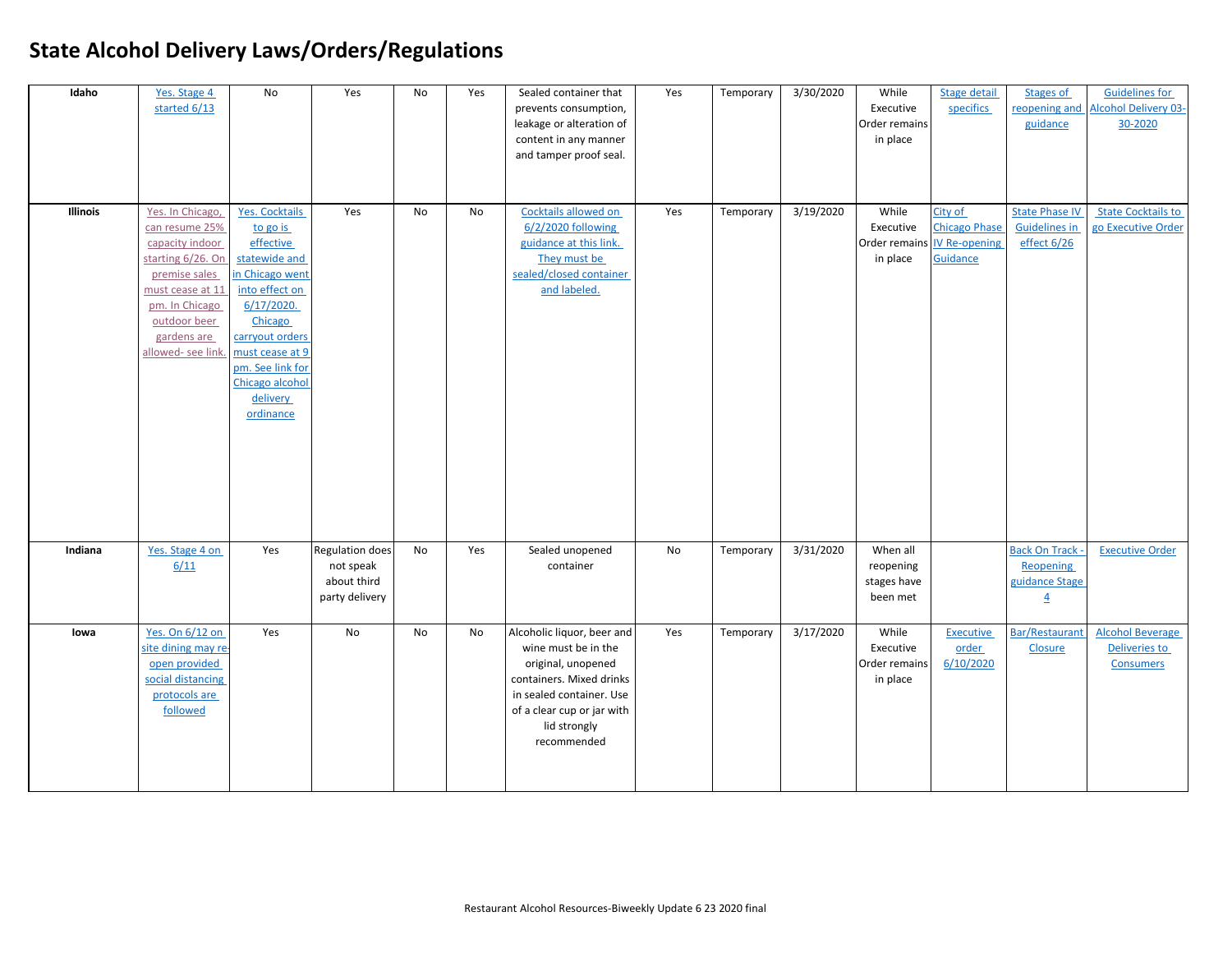| Kansas    | Yes            | No, delivery is | No  | No  | Yes, only | Beer and wine not in        | No  | Temporary | 3/18/2020 | Until         | Carryout             | Reopen phases         | <b>Curbside Alcohol</b>    |
|-----------|----------------|-----------------|-----|-----|-----------|-----------------------------|-----|-----------|-----------|---------------|----------------------|-----------------------|----------------------------|
|           |                | limited to 50ft |     |     | with      | original container needs    |     |           |           | statewide     | alcohol              |                       | <b>Sales</b>               |
|           |                | radius          |     |     | curbside  | to be properly resealed     |     |           |           | State of      | extended             |                       |                            |
|           |                |                 |     |     | services  | on the licensed premises    |     |           |           | Disaster      | executive            |                       |                            |
|           |                |                 |     |     |           | placed in a sealed          |     |           |           | Emergency     | order                |                       |                            |
|           |                |                 |     |     |           | transparent bag to where    |     |           |           | expires       |                      |                       |                            |
|           |                |                 |     |     |           | visibly apparent if back is |     |           |           |               |                      |                       |                            |
|           |                |                 |     |     |           | tampered with or            |     |           |           |               |                      |                       |                            |
|           |                |                 |     |     |           | opened.                     |     |           |           |               |                      |                       |                            |
|           |                |                 |     |     |           |                             |     |           |           |               |                      |                       |                            |
|           |                |                 |     |     |           |                             |     |           |           |               |                      |                       |                            |
|           |                |                 |     |     |           |                             |     |           |           |               |                      |                       |                            |
|           |                |                 |     |     |           |                             |     |           |           |               |                      |                       |                            |
| Kentucky  | Yes            | Yes             | Yes | Yes | No        | Unopened and sealed         | Yes | Temporary | 3/19/2020 | While         | Restaurant           | <b>Bar reopenings</b> | <b>Executive Order</b>     |
|           |                |                 |     |     |           | original container.         |     |           |           | Executive     | <b>Alcohol Order</b> |                       | <b>FAQ</b>                 |
|           |                |                 |     |     |           | Including to-go cups        |     |           |           | Order remains |                      |                       |                            |
|           |                |                 |     |     |           | being allowed.              |     |           |           | in place      |                      |                       |                            |
|           |                |                 |     |     |           |                             |     |           |           |               |                      |                       |                            |
|           |                |                 |     |     |           |                             |     |           |           |               |                      |                       |                            |
| Louisiana | Yes. As of 6/5 | Yes, with       | Yes | Yes | Yes       | Prepackaged original        | Yes | Temporary | 3/16/2020 | While         | Phase 2              | Phase 2               | <b>Restaurant curbside</b> |
|           | 50% capacity   | approved ATC    |     |     |           | factory sealed containers   |     |           |           | Executive     | Guidance             | <b>Guidance</b>       | pickup and delivery        |
|           | allowed        | application     |     |     |           |                             |     |           |           | Order remains |                      | related to live       |                            |
|           |                |                 |     |     |           |                             |     |           |           | in place      |                      | entertainment         |                            |
|           |                |                 |     |     |           |                             |     |           |           |               |                      |                       |                            |
|           |                |                 |     |     |           |                             |     |           |           |               |                      |                       |                            |
|           |                |                 |     |     |           |                             |     |           |           |               |                      |                       |                            |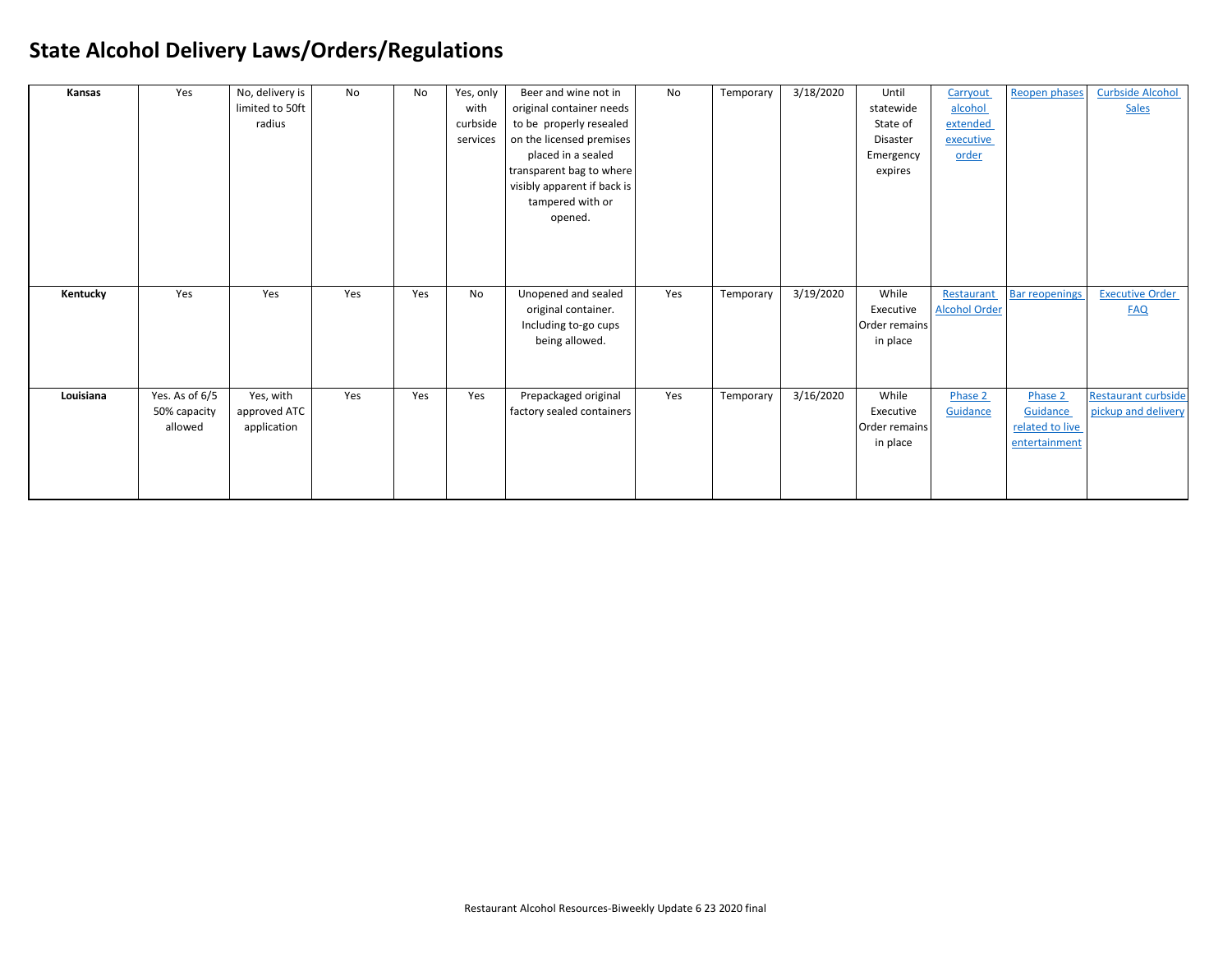| Maine              | Yes, see link for | Yes | No  | Yes | Yes       | Cocktails must be in a     | No  | Temporary | 3/24/2020     | While           | <b>Rural county</b> | Updated             | Cocktails to go        |
|--------------------|-------------------|-----|-----|-----|-----------|----------------------------|-----|-----------|---------------|-----------------|---------------------|---------------------|------------------------|
|                    | updated guidance  |     |     |     |           | tamper evident container   |     |           |               | Executive       | re-opening          | <b>Guidance for</b> |                        |
|                    | for 13 counties   |     |     |     |           | provided by the licensees  |     |           |               | Order remains   | Guidance            | June 17th for       |                        |
|                    |                   |     |     |     |           | using one of the           |     |           |               | in place        |                     | restaurants in      |                        |
|                    |                   |     |     |     |           | following processes: 1.    |     |           |               |                 |                     | Androscoggin,       |                        |
|                    |                   |     |     |     |           | Crown capped glass         |     |           |               |                 |                     | Cumberland          |                        |
|                    |                   |     |     |     |           | bottles 2. Screw tops like |     |           |               |                 |                     | and York            |                        |
|                    |                   |     |     |     |           | a water bottle cap that    |     |           |               |                 |                     | Counties            |                        |
|                    |                   |     |     |     |           | break apart when opened    |     |           |               |                 |                     |                     |                        |
|                    |                   |     |     |     |           | or 3. Vacuum and heat-     |     |           |               |                 |                     |                     |                        |
|                    |                   |     |     |     |           | sealed pouches. The        |     |           |               |                 |                     |                     |                        |
|                    |                   |     |     |     |           | container must have a      |     |           |               |                 |                     |                     |                        |
|                    |                   |     |     |     |           | label affixed that         |     |           |               |                 |                     |                     |                        |
|                    |                   |     |     |     |           | contains the following:    |     |           |               |                 |                     |                     |                        |
|                    |                   |     |     |     |           | The name of                |     |           |               |                 |                     |                     |                        |
|                    |                   |     |     |     |           | establishment with date    |     |           |               |                 |                     |                     |                        |
|                    |                   |     |     |     |           | & time of production and   |     |           |               |                 |                     |                     |                        |
|                    |                   |     |     |     |           | the contents of cocktail   |     |           |               |                 |                     |                     |                        |
|                    |                   |     |     |     |           | including the proof of the |     |           |               |                 |                     |                     |                        |
|                    |                   |     |     |     |           | spirits used to create it. |     |           |               |                 |                     |                     |                        |
|                    |                   |     |     |     |           |                            |     |           |               |                 |                     |                     |                        |
|                    |                   |     |     |     |           |                            |     |           |               |                 |                     |                     |                        |
|                    |                   |     |     |     |           |                            |     |           |               |                 |                     |                     |                        |
|                    |                   |     |     |     |           |                            |     |           |               |                 |                     |                     |                        |
|                    |                   |     |     |     |           |                            |     |           |               |                 |                     |                     |                        |
|                    |                   |     |     |     |           |                            |     |           |               |                 |                     |                     |                        |
|                    |                   |     |     |     |           |                            |     |           |               |                 |                     |                     |                        |
| Maryland           | Yes. 50% capacity | Yes | Yes | No  | <b>No</b> | Sealed Container           | Yes | Temporary | 3/19/2020     | Effective until | Alcohol             | Reopening           | Delivery and Carry     |
|                    | on 6/10           |     |     |     |           |                            |     |           |               | after           | delivery            | executive order     | out Services           |
|                    |                   |     |     |     |           |                            |     |           |               | termination of  | guidance            |                     |                        |
|                    |                   |     |     |     |           |                            |     |           |               | the state of    |                     |                     |                        |
|                    |                   |     |     |     |           |                            |     |           |               | emergency       |                     |                     |                        |
|                    |                   |     |     |     |           |                            |     |           |               |                 |                     |                     |                        |
|                    |                   |     |     |     |           |                            |     |           |               |                 |                     |                     |                        |
|                    |                   |     |     |     |           |                            |     |           |               |                 |                     |                     |                        |
|                    |                   |     |     |     |           |                            |     |           |               |                 |                     |                     |                        |
| Montgomery county/ | Yes, but          | Yes | No  | Yes | No        | Sealed container           | No  | Temporary | 3/18 for Beer | When            |                     |                     | <b>Montgomery</b>      |
| Maryland           | businesses must   |     |     |     |           | includes: bottles, cans,   |     |           | and wine 3/26 | emergency       |                     |                     | <b>County Curbside</b> |
|                    | apply for         |     |     |     |           | growlers, crowlers and     |     |           | mixed drinks  | order to close  |                     |                     | <b>Delivery</b>        |
|                    | approval          |     |     |     |           | takeout cups with lids for |     |           | allowed       | restaurants     |                     |                     |                        |
|                    |                   |     |     |     |           | off-premises               |     |           |               | are lifted.     |                     |                     |                        |
|                    |                   |     |     |     |           | consumption.               |     |           |               |                 |                     |                     |                        |
|                    |                   |     |     |     |           |                            |     |           |               |                 |                     |                     |                        |
|                    |                   |     |     |     |           |                            |     |           |               |                 |                     |                     |                        |
|                    |                   |     |     |     |           |                            |     |           |               |                 |                     |                     |                        |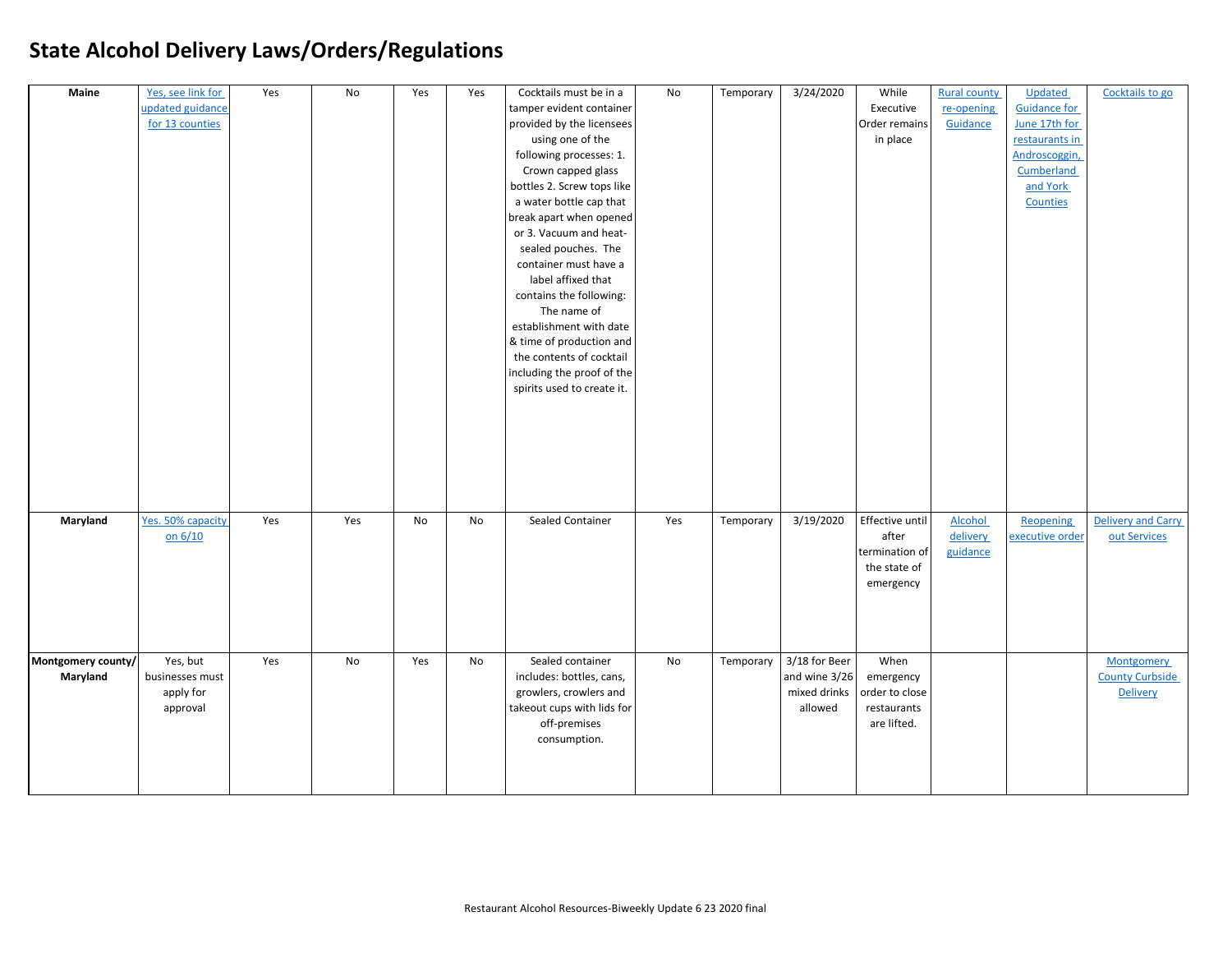| Massachusetts | Yes. On June<br>22nd indoor<br>dining can<br>resume with<br>social distancing                                                      | Yes       | Yes | Yes | Yes                                                                                                                                                                   | All wine must be in its<br>original sealed container<br>and all malt beverages<br>must be in sealed<br>containers.                                                        | No  | Temporary | 4/3/2020  | Until further<br>notice of<br>Governor.<br>Outdoor<br>service<br>allowed on<br>6/7. | <b>Executive</b><br><b>Order</b><br>5/18/2020                                                        | Reopening<br>Guidance-<br>Phase 2    | <b>On-Premises Selling</b><br>as Off-Premises                                |
|---------------|------------------------------------------------------------------------------------------------------------------------------------|-----------|-----|-----|-----------------------------------------------------------------------------------------------------------------------------------------------------------------------|---------------------------------------------------------------------------------------------------------------------------------------------------------------------------|-----|-----------|-----------|-------------------------------------------------------------------------------------|------------------------------------------------------------------------------------------------------|--------------------------------------|------------------------------------------------------------------------------|
| Michigan      | Yes. On 6/8 50%<br>dining capacity                                                                                                 | Yes       | Yes | No  | Yes                                                                                                                                                                   | Originally sealed<br>container                                                                                                                                            | Yes | Temporary | 3/23/2020 | Does not<br>expire if you<br>have an SDM<br>license                                 | Coronavirus<br><b>FAQ</b>                                                                            | <b>Reopening</b><br><b>Resources</b> | <b>Executive Order</b><br><b>FAQ</b>                                         |
| Minnesota     | Yes.<br><b>Bars/restaurants</b><br>may open at 50%<br>capacity, up to<br>250 people,<br>including indoor<br>service, on June<br>10 | <b>No</b> | Yes | Yes | Yes                                                                                                                                                                   | Original unopened<br>container or bottle                                                                                                                                  | No  | Temporary | 3/25/2020 | While<br>Executive<br>Order remains<br>in place                                     | Outdoor<br>service 6/1<br>guidance                                                                   | Safe reopening                       | Minnesota<br>Department of<br><b>Public Safety</b>                           |
| Mississippi   | Yes                                                                                                                                | No        | No  | Yes | for<br>carryout.<br>Cocktails<br>allowed in<br>a "to go"<br>cup if in a<br>Leisure &<br>Recreation<br>District &<br>patron will<br>stay in an<br>LRD to<br>consume it | Wine only 1 bottle of sealed wine<br>with on premise curbside<br>delivery. Open container<br>beverage allowed only in<br>a LRD and only if patron<br>will stay in the LRD | No  | Temporary | 3/16/2020 | Until<br>restaurants re-<br>open                                                    | License &<br><b>Recreation</b><br>Districts:<br>https://www.<br>dor.ms.gov/D<br>ocuments/LRD<br>.pdf |                                      | MS Dept of<br>Revenue:<br>https://www.dor.m<br>s.gov/Pages/COVID-<br>19.aspx |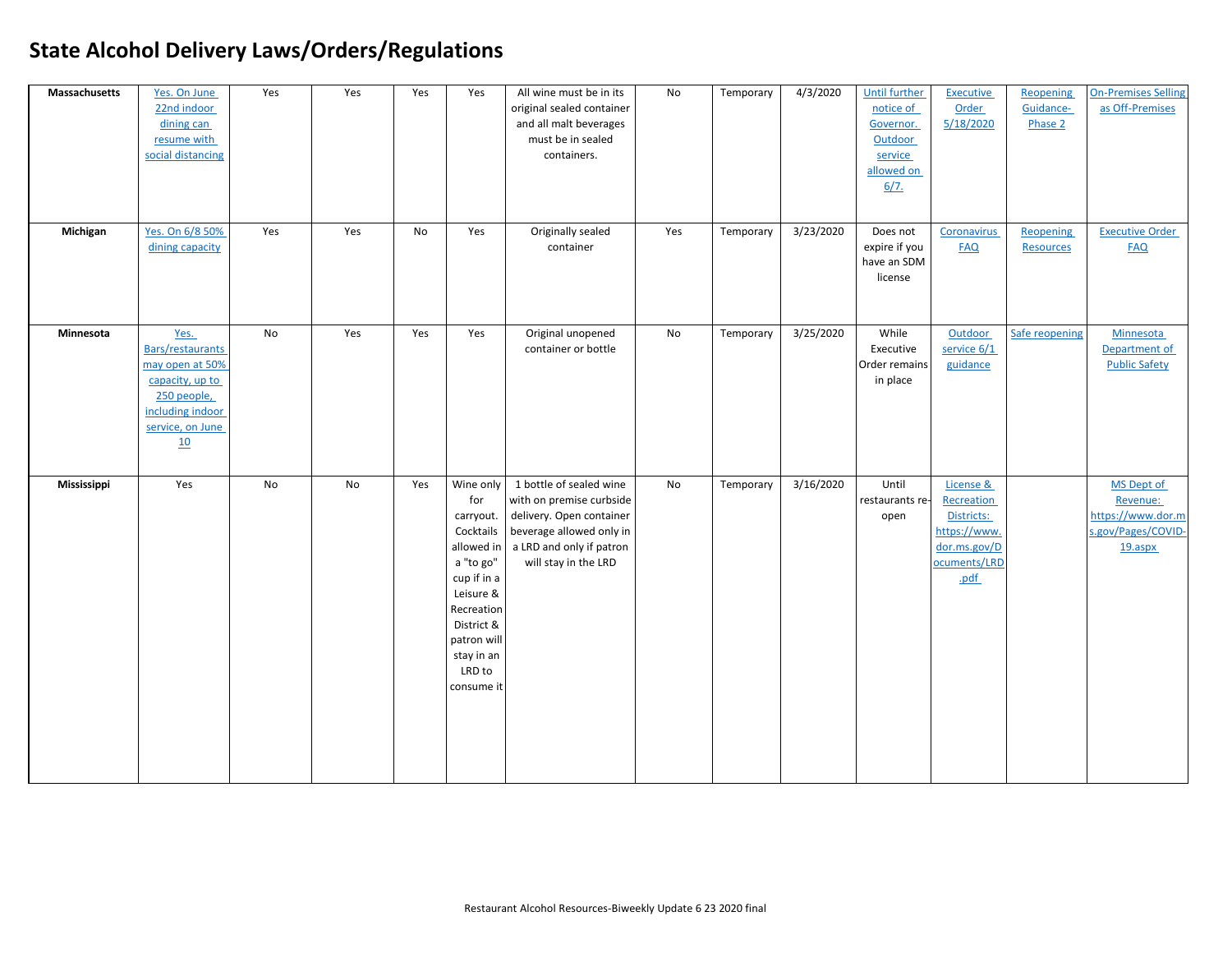| Missouri       | Yes              | No             | No. Only         | Yes |             | Wine, malt Single-use, tamperproof, | No | Temporary  | 3/19/2020 | 12/30/2020     | Alcohol               | <b>Alcohol Returns</b> | <b>Missouri Division</b>  |
|----------------|------------------|----------------|------------------|-----|-------------|-------------------------------------|----|------------|-----------|----------------|-----------------------|------------------------|---------------------------|
|                |                  |                | exception, wine  |     | and         | securely sealed                     |    |            |           |                | <b>Container size</b> |                        | <b>Alcohol and</b>        |
|                |                  |                | may be shipped   |     |             | spirituous transparent bag, opening |    |            |           |                | <b>Requirements:</b>  |                        | <b>Tobacco</b>            |
|                |                  |                | in state by wine |     | liquors (no | sealed with tape, no                |    |            |           |                | https://atc.dp        |                        |                           |
|                |                  |                | manufacturers    |     | cocktails)  | mixed drinks in to-go               |    |            |           |                | s.mo.gov/doc          |                        |                           |
|                |                  |                |                  |     |             | plastic or Styrofoam cups           |    |            |           |                | uments/70-            |                        |                           |
|                |                  |                |                  |     |             | with straws or loose                |    |            |           |                | $2.010 -$             |                        |                           |
|                |                  |                |                  |     |             | covers                              |    |            |           |                | Amended.pdf           |                        |                           |
|                |                  |                |                  |     |             |                                     |    |            |           |                |                       |                        |                           |
| <b>Montana</b> | Yes, 75 %        | Yes, between   | No               | Yes | Yes, and    | Must be in original                 | No | Temporary- | 4/27/2020 | Depends on     | On-premises           | Phase 2                | <b>Phase One: Alcohol</b> |
|                | capacity and     | hours of 11am- |                  |     | other       | packaging, see link for             |    | Phase 1    |           | state phasing  | and off-              | Guidelines             | Guidelines                |
|                | between the      | 11pm only      |                  |     | liquors     | additional details                  |    | Guidelines |           | dates and reqs | premises              |                        |                           |
|                | hours of 11am-   |                |                  |     | sold in     |                                     |    |            |           |                | licensees,            |                        |                           |
|                | 12:30 am for on  |                |                  |     | bottles. No |                                     |    |            |           |                | manufacturer          |                        |                           |
|                | premise. Alcohol |                |                  |     | cocktails.  |                                     |    |            |           |                | licensees and         |                        |                           |
|                | consumption to   |                |                  |     |             |                                     |    |            |           |                | agency liquor         |                        |                           |
|                | end at 11pm      |                |                  |     |             |                                     |    |            |           |                | stores are            |                        |                           |
|                |                  |                |                  |     |             |                                     |    |            |           |                | allowed               |                        |                           |
|                |                  |                |                  |     |             |                                     |    |            |           |                |                       |                        |                           |
|                |                  |                |                  |     |             |                                     |    |            |           |                |                       |                        |                           |
|                |                  |                |                  |     |             |                                     |    |            |           |                |                       |                        |                           |
|                |                  |                |                  |     |             |                                     |    |            |           |                |                       |                        |                           |
|                |                  |                |                  |     |             |                                     |    |            |           |                |                       |                        |                           |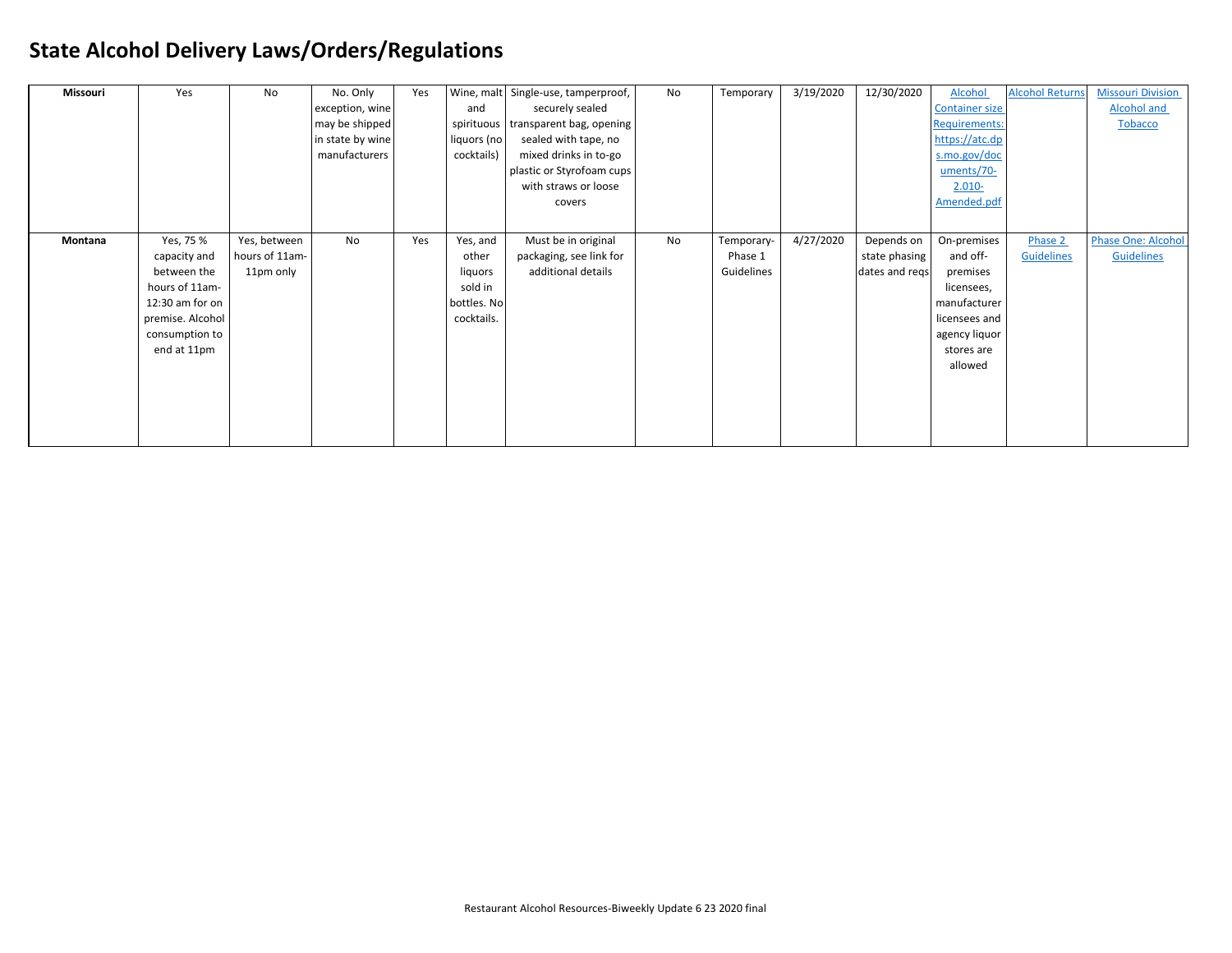| Nebraska | Yes. Includes | Yes |                                      |          |           | Yes, packaging   No. Food   Yes, or any   In original packaging. Not | No | Temporary | 3/20/2020 | For the     |                        | Starting June   Restaurant Re- | <b>Industry Advisory:</b> |
|----------|---------------|-----|--------------------------------------|----------|-----------|----------------------------------------------------------------------|----|-----------|-----------|-------------|------------------------|--------------------------------|---------------------------|
|          | temporary     |     | must have 3x5 purchase alcohol if it |          |           | in to go cups                                                        |    |           |           | duration of | 1, restaurants         | opening                        | https://lcc.nebraska      |
|          | additions.    |     | label that says                      | is only  | is in its |                                                                      |    |           |           | the COVID   | remain open            | <b>requirements</b>            | .gov/sites/Icc.nebra      |
|          |               |     | adult signature                      | required | original  |                                                                      |    |           |           | outbreak    | for dine-in            | with alcohol                   | ska.gov/files/Indust      |
|          |               |     | required.                            | for on   | packaging |                                                                      |    |           |           |             | and Bars,              | provisions                     | ry%20Advisory%20-         |
|          |               |     |                                      | premise  |           |                                                                      |    |           |           |             | Bottle Clubs,          |                                | %20Retail%20Oper          |
|          |               |     |                                      |          |           |                                                                      |    |           |           |             | and                    |                                | ations.pdf                |
|          |               |     |                                      |          |           |                                                                      |    |           |           |             | Gentlemen's            |                                |                           |
|          |               |     |                                      |          |           |                                                                      |    |           |           |             | Clubs can              |                                |                           |
|          |               |     |                                      |          |           |                                                                      |    |           |           |             | reopen except          |                                |                           |
|          |               |     |                                      |          |           |                                                                      |    |           |           |             | for those              |                                |                           |
|          |               |     |                                      |          |           |                                                                      |    |           |           |             | located in             |                                |                           |
|          |               |     |                                      |          |           |                                                                      |    |           |           |             | Central                |                                |                           |
|          |               |     |                                      |          |           |                                                                      |    |           |           |             | <b>District Health</b> |                                |                           |
|          |               |     |                                      |          |           |                                                                      |    |           |           |             | Dept. (Hall,           |                                |                           |
|          |               |     |                                      |          |           |                                                                      |    |           |           |             | Hamilton,              |                                |                           |
|          |               |     |                                      |          |           |                                                                      |    |           |           |             | Merrick) and           |                                |                           |
|          |               |     |                                      |          |           |                                                                      |    |           |           |             | Dakota County          |                                |                           |
|          |               |     |                                      |          |           |                                                                      |    |           |           |             | Health Dept.           |                                |                           |
|          |               |     |                                      |          |           |                                                                      |    |           |           |             | (Dakota).              |                                |                           |
|          |               |     |                                      |          |           |                                                                      |    |           |           |             |                        |                                |                           |
|          |               |     |                                      |          |           |                                                                      |    |           |           |             |                        |                                |                           |
|          |               |     |                                      |          |           |                                                                      |    |           |           |             |                        |                                |                           |
|          |               |     |                                      |          |           |                                                                      |    |           |           |             |                        |                                |                           |
|          |               |     |                                      |          |           |                                                                      |    |           |           |             |                        |                                |                           |
|          |               |     |                                      |          |           |                                                                      |    |           |           |             |                        |                                |                           |
|          |               |     |                                      |          |           |                                                                      |    |           |           |             |                        |                                |                           |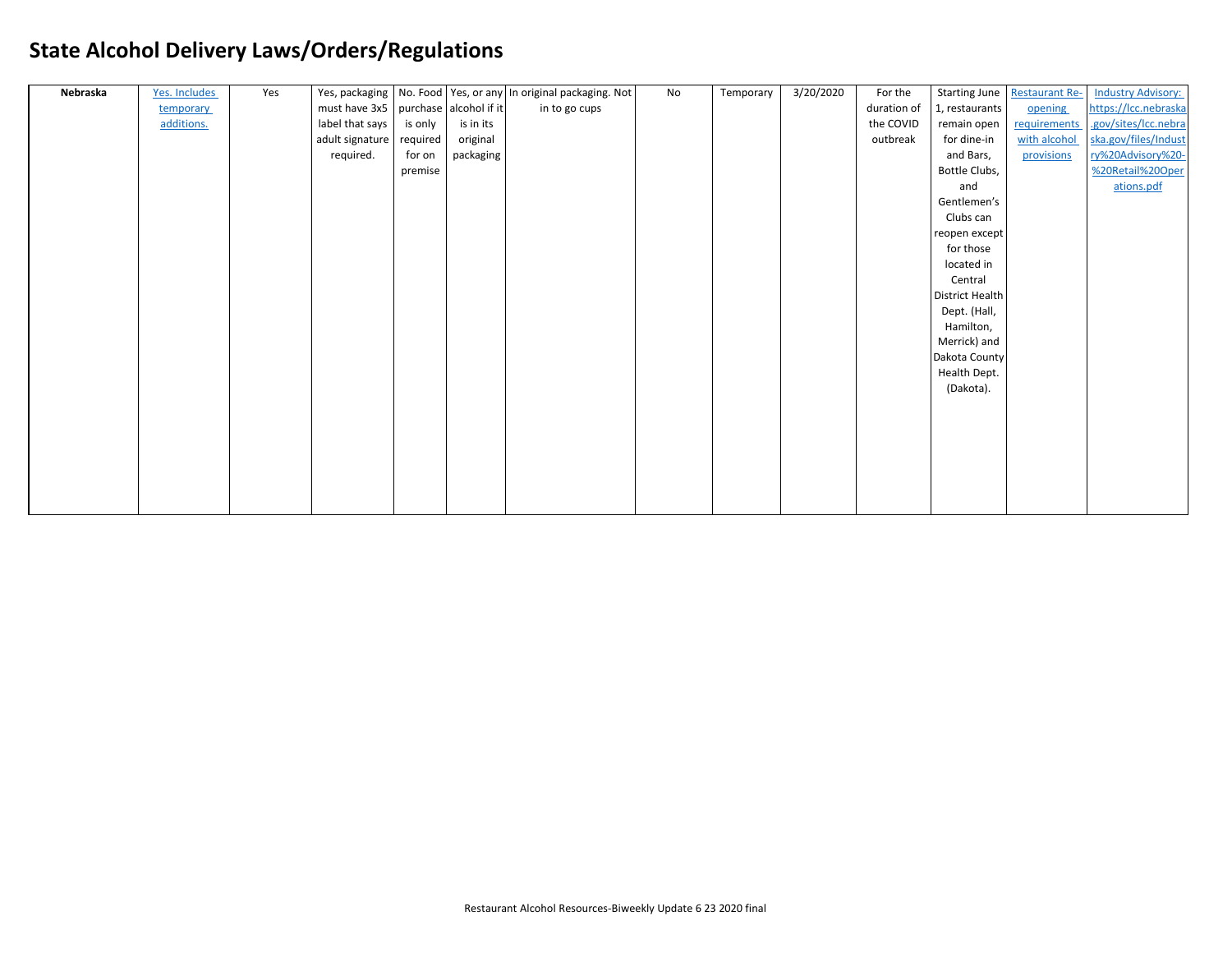| Nevada | Yes at 50%        | No | No | Yes       | No | Alcohol delivery sales at | No | Temporary | 3/17/2020 for | Unknown.    | Statewide       | Phase 1       | Nevada Alcohol  |
|--------|-------------------|----|----|-----------|----|---------------------------|----|-----------|---------------|-------------|-----------------|---------------|-----------------|
|        | capacity in Phase |    |    | allowed   |    | the state level not       |    |           | alcohol       | Likely in a | bars, pubs,     | Reopening     | <b>Beverage</b> |
|        |                   |    |    | in food   |    | allowed. Moving into      |    |           | establishment | later re-   | sale of alcohol | Guidance.     | Commission      |
|        |                   |    |    | establish |    | Phase 2- All of the same  |    |           | closures      | opening     | for delivery    | Phase 2       |                 |
|        |                   |    |    | ment      |    | restrictions on           |    |           |               | phase.      | not allowed.    | guidance has  |                 |
|        |                   |    |    | table     |    | restaurants and food      |    |           |               |             | Exceptions:     | not been      |                 |
|        |                   |    |    | service   |    | establishments are        |    |           |               |             | Clark, Las      | released yet. |                 |
|        |                   |    |    | only      |    | continued in Phase 2, but |    |           |               |             | Vegas and       | just the      |                 |
|        |                   |    |    |           |    | bar areas in restaurants  |    |           |               |             | Henderson       | Governor's    |                 |
|        |                   |    |    |           |    | may reopen, and bars      |    |           |               |             | allow alcohol   | statement     |                 |
|        |                   |    |    |           |    | and taverns that DO NOT   |    |           |               |             | sales/curbside  |               |                 |
|        |                   |    |    |           |    | serve food may reopen     |    |           |               |             | pickup/deliver  |               |                 |
|        |                   |    |    |           |    | under the same            |    |           |               |             | y, no 3rd party |               |                 |
|        |                   |    |    |           |    | restrictions -50%         |    |           |               |             | delivery. Need  |               |                 |
|        |                   |    |    |           |    | maximum capacity and      |    |           |               |             | a special       |               |                 |
|        |                   |    |    |           |    | strict social distancing. |    |           |               |             | license to do   |               |                 |
|        |                   |    |    |           |    | Patrons will NOT be       |    |           |               |             | this in Clark   |               |                 |
|        |                   |    |    |           |    | allowed to walk up and    |    |           |               |             | County          |               |                 |
|        |                   |    |    |           |    | order at the bars, but    |    |           |               |             |                 |               |                 |
|        |                   |    |    |           |    | they may sit and be       |    |           |               |             |                 |               |                 |
|        |                   |    |    |           |    | served at a bar top if    |    |           |               |             |                 |               |                 |
|        |                   |    |    |           |    | appropriately distanced   |    |           |               |             |                 |               |                 |
|        |                   |    |    |           |    | from one another $-6$     |    |           |               |             |                 |               |                 |
|        |                   |    |    |           |    | feet apart. No            |    |           |               |             |                 |               |                 |
|        |                   |    |    |           |    | congregating.             |    |           |               |             |                 |               |                 |
|        |                   |    |    |           |    |                           |    |           |               |             |                 |               |                 |
|        |                   |    |    |           |    |                           |    |           |               |             |                 |               |                 |
|        |                   |    |    |           |    |                           |    |           |               |             |                 |               |                 |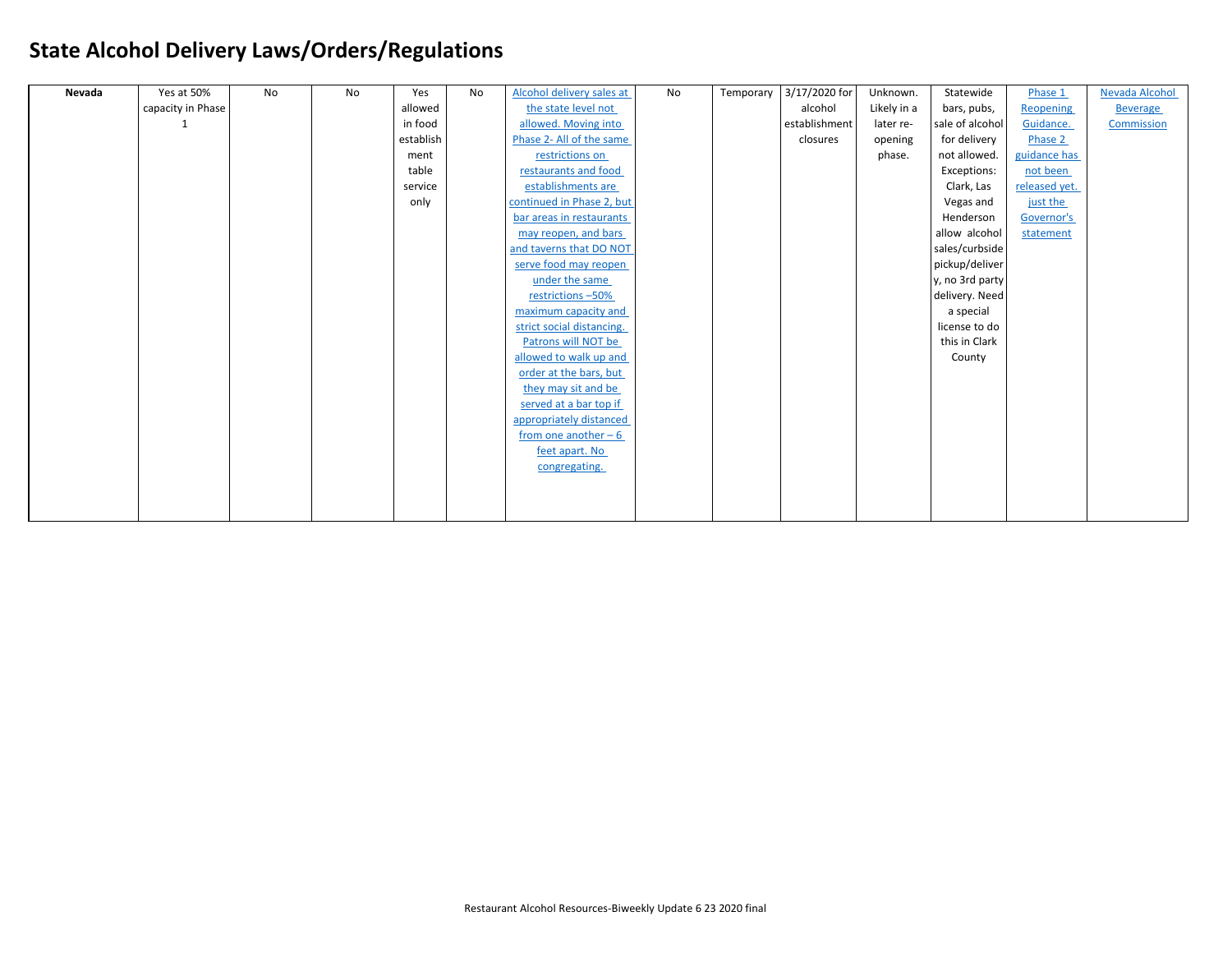| <b>New Hampshire</b> | Yes. On June 15<br>restaurants may<br>open at 50%<br>capacity<br>permitted for<br>indoor dining in<br>restaurants in<br>Hillsborough,<br>Rockingham,<br>Strafford, and<br><b>Merrimack</b><br>Counties. On June<br>15 restaurants<br>may open at<br>100% capacity<br>permitted for<br>indoor dining in<br>restaurants in<br>remaining 6<br>counties in NH. | Yes | No                                                   | Yes | Yes                | Original container as<br>specified in the order                                                                                            | No | Temporary | 3/18/2020 | While<br>Executive<br>Order remains<br>in place                                                                                   | Outdoor area<br>guidance                 | Phase 2.0<br><b>Reopening</b><br>Guidance | <b>New Hampshire</b><br><b>Liquor Authority</b>            |
|----------------------|------------------------------------------------------------------------------------------------------------------------------------------------------------------------------------------------------------------------------------------------------------------------------------------------------------------------------------------------------------|-----|------------------------------------------------------|-----|--------------------|--------------------------------------------------------------------------------------------------------------------------------------------|----|-----------|-----------|-----------------------------------------------------------------------------------------------------------------------------------|------------------------------------------|-------------------------------------------|------------------------------------------------------------|
| <b>New Jersey</b>    | Yes-Licensees,<br>including tasting<br>rooms, may<br>resume limited<br>outdoor service<br>on June 15.                                                                                                                                                                                                                                                      | Yes | Yes- must have<br>an ABC<br>Transportation<br>Permit | No  | No- any<br>alcohol | Must be in original<br>container or in a<br>closed/sealed container.<br>Disposable cups with lids<br>that have holes are not<br>permitted. | No | Temporary | 5/15/2020 | The 1st day of<br>the 7th month<br>following the<br>date the<br>governor<br>declares the<br>emergency<br>has ended or<br>the date | <b>Expansion of</b><br>Premise<br>permit | Takeout &<br><b>Delivery Law</b>          | <b>New Jersey Alcohol</b><br><b>Beverage</b><br>Commission |
|                      |                                                                                                                                                                                                                                                                                                                                                            |     |                                                      |     |                    |                                                                                                                                            |    |           |           | orders related<br>to occupancy<br>expire.<br>whichever is<br>later                                                                |                                          |                                           |                                                            |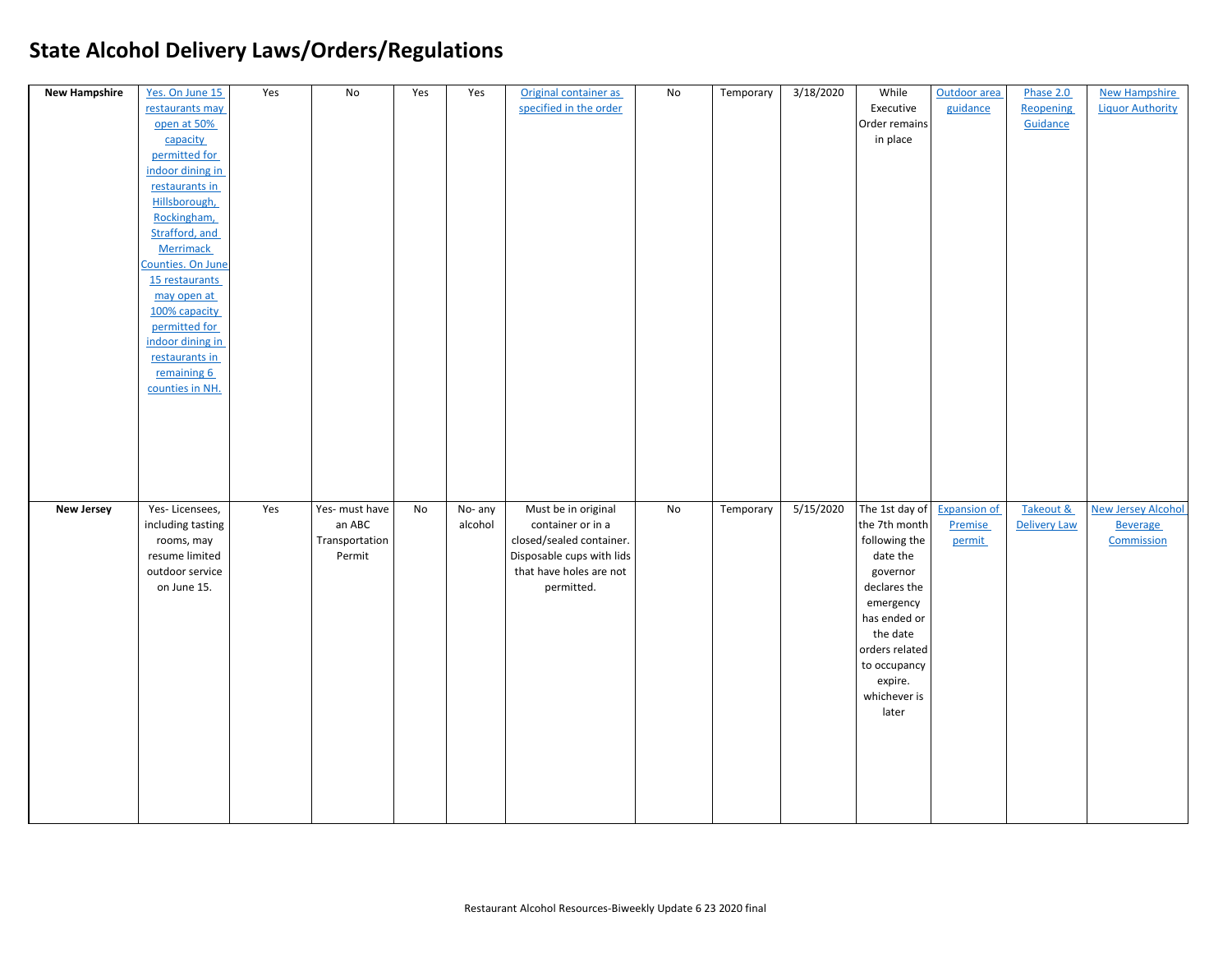| <b>New Mexico</b> | Yes, 6/1 begins<br>50% capacity dine<br>$\underline{\text{in}}$                                                                                                                                                                                                                                                                                 | No  | No  | No  | No | No delivery or curbside<br>pick up is allowed unless<br>the state legislature<br>changes the law                                | No  | Permanent | N/A       | N/A                                     | <b>Application</b><br>for Temporary<br>Change/Expan<br>sion of Liquor<br>Licensed<br>Premises due<br>to COVID                                                                                                                 | 6/12 Public<br><b>Health Order</b>      | <b>ABC Letter</b><br>Regarding<br><b>Procedures for</b><br><b>Approval of</b><br><b>Temporary Floor</b><br><b>Plan Changes</b> |
|-------------------|-------------------------------------------------------------------------------------------------------------------------------------------------------------------------------------------------------------------------------------------------------------------------------------------------------------------------------------------------|-----|-----|-----|----|---------------------------------------------------------------------------------------------------------------------------------|-----|-----------|-----------|-----------------------------------------|-------------------------------------------------------------------------------------------------------------------------------------------------------------------------------------------------------------------------------|-----------------------------------------|--------------------------------------------------------------------------------------------------------------------------------|
| <b>New York</b>   | Yes, effective<br>Thursday, June 4,<br>2020, all licensees<br>in regions in<br>phase 2 of<br>reopening and<br>have on-premises<br>service privileges<br>under the ABC<br>Law may resume<br>outdoor, on-<br>premises service<br>of alcoholic<br>beverages and/or<br>food. Will<br>continue until<br>July 3 but may be<br>extended or<br>reduced. | Yes | Yes | Yes | No | Closed or sealed<br>container. Allows for<br>mixed drinks. Must be<br>consistent with municipal<br>open container<br>ordinances | Yes | Temporary | 3/16/2020 | July 18, 2020<br>per Executive<br>Order | Phase 3<br>Reopening<br>Guidance.<br><b>Central New</b><br>York, Finger<br>Lakes,<br>Mohawk<br><b>Valley, North</b><br>Country, and<br><b>Southern Tier</b><br>can enter<br><b>Phase Three</b><br>of reopening<br>on June 12. | Note from<br><b>Liquor</b><br>Authority | NY Alcohol to Go<br>Restrictions                                                                                               |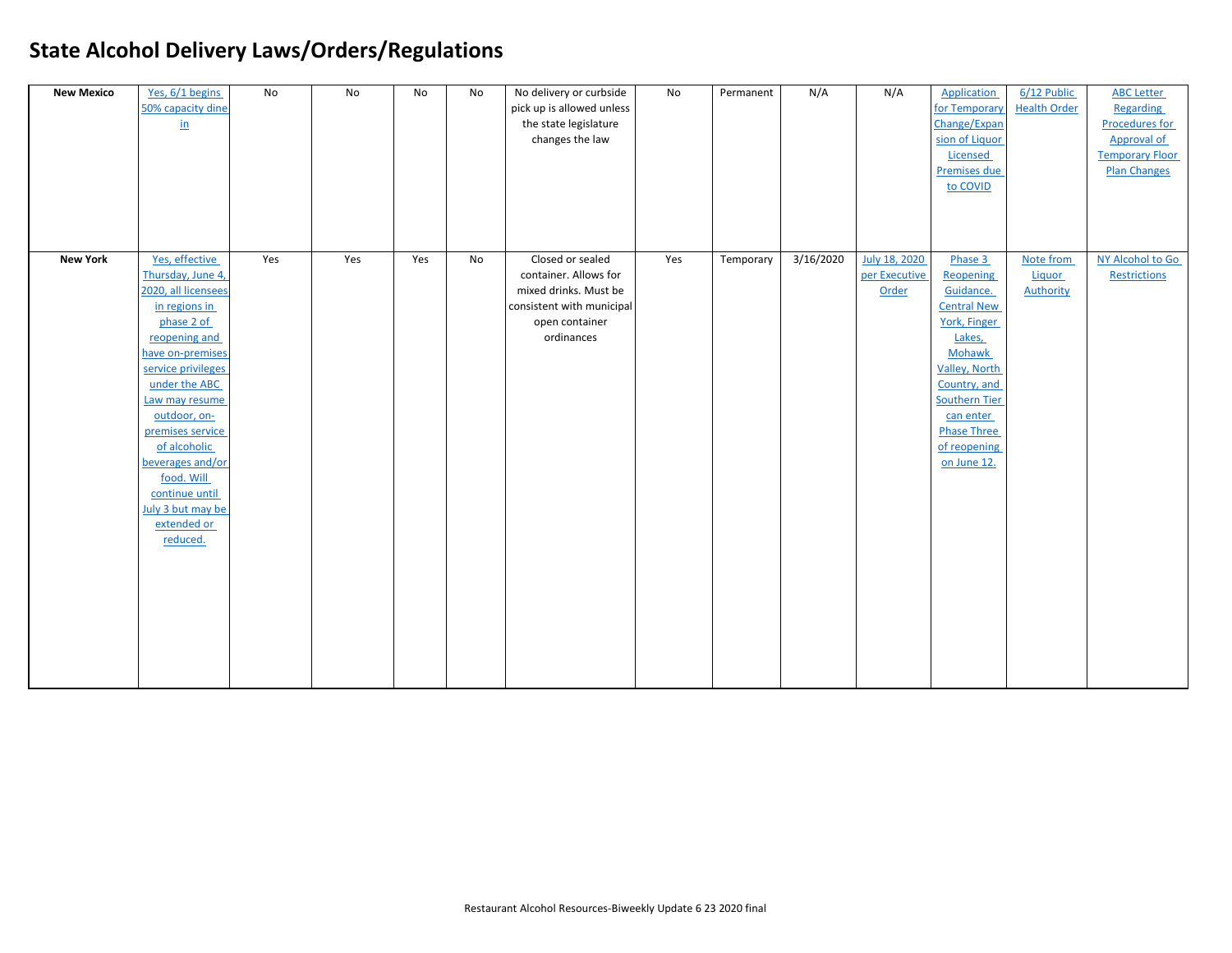| <b>North Carolina</b> | Yes Phase 2 50%   | Yes | No  | No  | Any           | Original container          | Yes | Temporary | 3/17/2020 | Until         |                             | There are 170 Executive Order | <b>North Carolina</b>         |
|-----------------------|-------------------|-----|-----|-----|---------------|-----------------------------|-----|-----------|-----------|---------------|-----------------------------|-------------------------------|-------------------------------|
|                       | capacity indoor   |     |     |     | Alcohol in    |                             |     |           |           | modification  | local ABC                   | 141 Guidance                  | <b>Alcohol Beverages</b>      |
|                       | and outdoor       |     |     |     | it's original |                             |     |           |           | or removal of | Boards that                 | on Bars issued                | <b>Control Legal</b>          |
|                       |                   |     |     |     | container     |                             |     |           |           | Executive     | have the                    | May 22, 2020 -                | Announcement                  |
|                       |                   |     |     |     |               |                             |     |           |           | Order         | authority to                | Breweries,                    |                               |
|                       |                   |     |     |     |               |                             |     |           |           |               | close liquor                | wineries,                     |                               |
|                       |                   |     |     |     |               |                             |     |           |           |               | establishment               | cideries, and                 |                               |
|                       |                   |     |     |     |               |                             |     |           |           |               | $\mathsf{s}$                | distilleries are              |                               |
|                       |                   |     |     |     |               |                             |     |           |           |               |                             | able to open                  |                               |
|                       |                   |     |     |     |               |                             |     |           |           |               |                             | under Phase 2                 |                               |
|                       |                   |     |     |     |               |                             |     |           |           |               |                             | and are subject               |                               |
|                       |                   |     |     |     |               |                             |     |           |           |               |                             | to the same                   |                               |
|                       |                   |     |     |     |               |                             |     |           |           |               |                             | requirements                  |                               |
|                       |                   |     |     |     |               |                             |     |           |           |               |                             | as restaurants.               |                               |
|                       |                   |     |     |     |               |                             |     |           |           |               |                             |                               |                               |
|                       |                   |     |     |     |               |                             |     |           |           |               |                             |                               |                               |
|                       |                   |     |     |     |               |                             |     |           |           |               |                             |                               |                               |
|                       |                   |     |     |     |               |                             |     |           |           |               |                             |                               |                               |
|                       |                   |     |     |     |               |                             |     |           |           |               |                             |                               |                               |
|                       |                   |     |     |     |               |                             |     |           |           |               |                             |                               |                               |
| <b>North Dakota</b>   | Yes 50% capacity  | No  | No  | No  | No            | Not allowed                 | No  | N/A       | N/A       | N/A           | Fargo allows                | Restart                       | <b>North Dakota News</b>      |
|                       | if establishment  |     |     |     |               |                             |     |           |           |               | delivery.                   | <b>Guidance for</b>           |                               |
|                       | meets guidelines. |     |     |     |               |                             |     |           |           |               | Other local                 | <b>Restaurants</b>            |                               |
|                       | See ABC           |     |     |     |               |                             |     |           |           |               | regulators                  | and Bars                      |                               |
|                       | guidance.         |     |     |     |               |                             |     |           |           |               | considering                 |                               |                               |
|                       |                   |     |     |     |               |                             |     |           |           |               | delivery. No                |                               |                               |
|                       |                   |     |     |     |               |                             |     |           |           |               | action at state             |                               |                               |
|                       |                   |     |     |     |               |                             |     |           |           |               | level                       |                               |                               |
|                       |                   |     |     |     |               |                             |     |           |           |               |                             |                               |                               |
|                       |                   |     |     |     |               |                             |     |           |           |               |                             |                               |                               |
|                       |                   |     |     |     |               |                             |     |           |           |               |                             |                               |                               |
| Ohio                  | Yes               | Yes | Yes | Yes | No. All       | Closed containers only.     | Yes | Temporary | 4/7/2020  | While         | Outdoor                     |                               | Ohio Restaurant               |
|                       |                   |     |     |     | liquors       | Not to exceed 2             |     |           |           | Executive     | dining May 15.              |                               | <b>Association</b>            |
|                       |                   |     |     |     | allowed       | containers of no more 2     |     |           |           |               | Order remains Indoor dining |                               | Updates                       |
|                       |                   |     |     |     |               | oz. of spirits per beverage |     |           |           | in place      | May 21.                     |                               |                               |
|                       |                   |     |     |     |               | per meal. Have to still     |     |           |           |               |                             |                               |                               |
|                       |                   |     |     |     |               | abide within the type of    |     |           |           |               |                             |                               |                               |
|                       |                   |     |     |     |               | license for the             |     |           |           |               |                             |                               |                               |
|                       |                   |     |     |     |               | establishment.              |     |           |           |               |                             |                               |                               |
|                       |                   |     |     |     |               |                             |     |           |           |               |                             |                               |                               |
|                       |                   |     |     |     |               |                             |     |           |           |               |                             |                               |                               |
| Oklahoma              | Yes               | Yes | No  | No  | Yes           | Sealed containers of beer   | No  | Permanent | 3/17/2020 | Was made law  | ABLE                        | <b>Proposed Rules</b>         | Oklahoma                      |
|                       |                   |     |     |     |               | and wine in original        |     |           |           | on 5/21/2020  | Commission                  |                               | Restaurant                    |
|                       |                   |     |     |     |               | packaging.                  |     |           |           |               | <b>News</b>                 |                               | <b>Association Food &amp;</b> |
|                       |                   |     |     |     |               |                             |     |           |           |               |                             |                               | <b>Alcohol COVID</b>          |
|                       |                   |     |     |     |               |                             |     |           |           |               |                             |                               | <b>Regulations</b>            |
|                       |                   |     |     |     |               |                             |     |           |           |               |                             |                               |                               |
|                       |                   |     |     |     |               |                             |     |           |           |               |                             |                               |                               |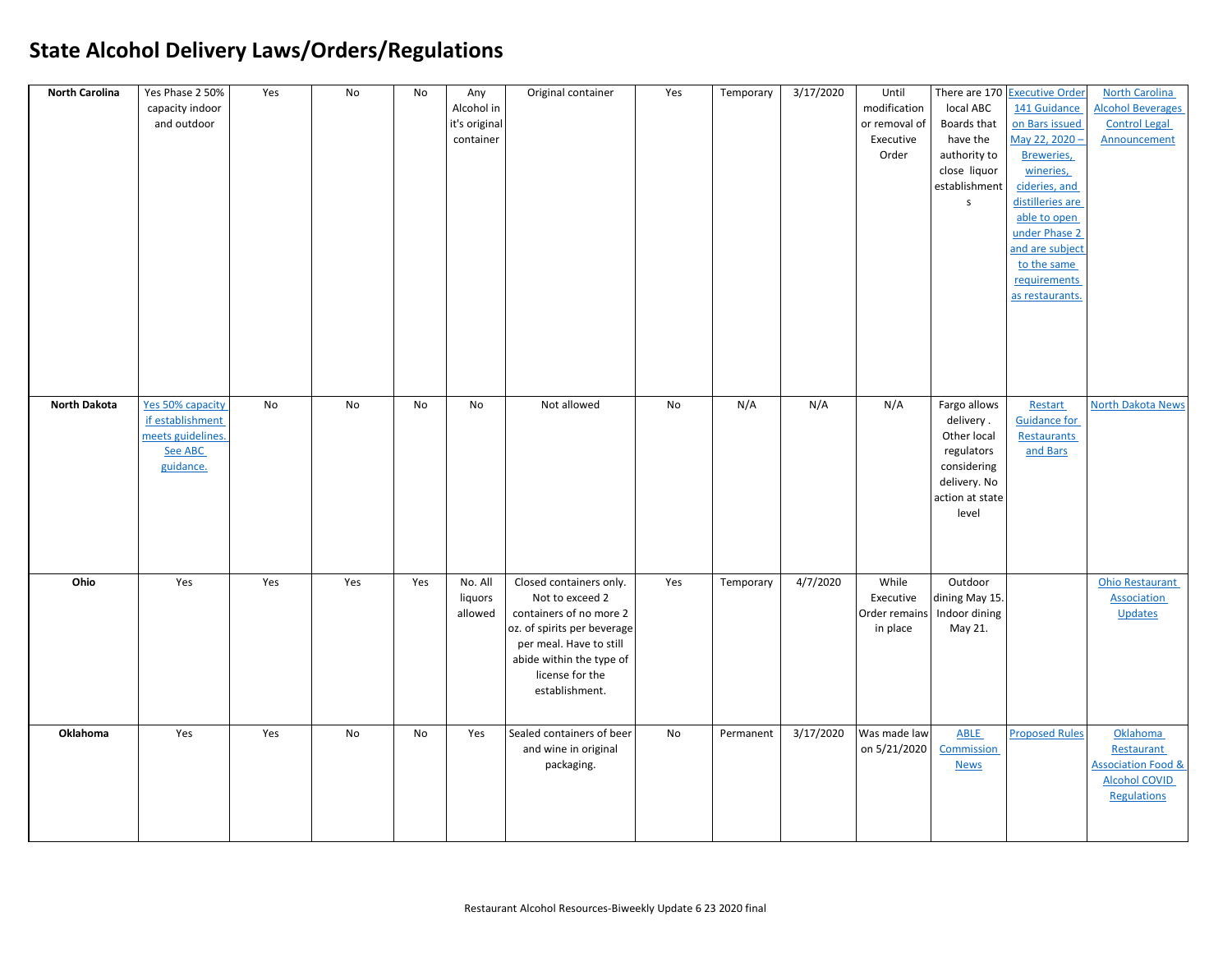| Oregon              | Yes. Expansion of Yes with an off<br>service area<br>application.<br>Hours of sale are<br>7am-12am.  | premise license-<br>for 90 day<br>period if<br>approved | Yes, with an<br>approved for-<br>hire application | No  | Malt<br>beverages,<br>wine and<br>cider | <b>Original Containers only.</b><br>Onsite service and<br>consumption fact sheet                                                                                                                                                                                                                                  | No  | Temporary?<br>Efforts in<br>Progress to<br>make<br>permanent<br>see June<br>19th Press<br>Release | 3/23/2020 | Off Premise<br>Licenses are<br>valid for 90<br>days from<br>approval. Only<br>allowing the<br>90 days off<br>premise<br>licenses<br>during<br>timeframe<br>Emergency<br>Order is in<br>effect. | Phase 2<br>Guidance                                                         | <b>Oregon Alcohol</b><br>FAQs                | June 19th Press<br>Release with<br>updates                        |
|---------------------|------------------------------------------------------------------------------------------------------|---------------------------------------------------------|---------------------------------------------------|-----|-----------------------------------------|-------------------------------------------------------------------------------------------------------------------------------------------------------------------------------------------------------------------------------------------------------------------------------------------------------------------|-----|---------------------------------------------------------------------------------------------------|-----------|------------------------------------------------------------------------------------------------------------------------------------------------------------------------------------------------|-----------------------------------------------------------------------------|----------------------------------------------|-------------------------------------------------------------------|
| Pennsylvania        | Yes, see linked<br>guidance for on<br>premise<br>specifications for<br>green and yellow<br>counties. | Yes                                                     | Yes                                               | No  | No                                      | Each prepared beverage<br>and mixed drink sold to<br>consumers must be<br>between four and 64<br>ounces and include liquor<br>and at least one mixer<br>combined on the licensed<br>premises. Secured lid<br>required. Fore Beer and<br>wine Quantity limits in<br>place. 2 6 packs of beer, 3<br>liters of wine. | Yes | Temporary                                                                                         | 3/16/2020 | During state<br>of emergency                                                                                                                                                                   | Sale of<br>Prepared<br><b>Beverages and</b><br><b>Mixed Drinks</b><br>to Go | <b>Guidance for</b><br><b>Green Counties</b> | Guidance on what<br>phase is my county<br>$\underline{\text{in}}$ |
| <b>Puerto Rico</b>  | Yes-carry out and<br>dining rooms<br>open at 25%<br>capacity                                         | Yes                                                     | Yes                                               | No  | No                                      | Must be in a closed<br>container                                                                                                                                                                                                                                                                                  | Yes | Permanent                                                                                         | N/A       | N/A                                                                                                                                                                                            |                                                                             |                                              | <b>Puerto Rico</b><br>Restaurant<br><b>Association</b>            |
| <b>Rhode Island</b> | Yes                                                                                                  | <b>No</b>                                               | <b>No</b>                                         | Yes | Yes                                     | Original sealed container.<br>Takeout only. 144oz of<br>beer and 2 bottles of<br>wine per order.                                                                                                                                                                                                                  | No  | Temporary                                                                                         | 3/20/2020 | While<br>Executive<br>Order remains<br>in place                                                                                                                                                | Rhode Island<br>Hospitality<br>Takeout &<br><b>Delivery</b><br>Guidance     | Reopening<br>Guidance                        | Rhode Island<br>Department of<br><b>Business Regulation</b>       |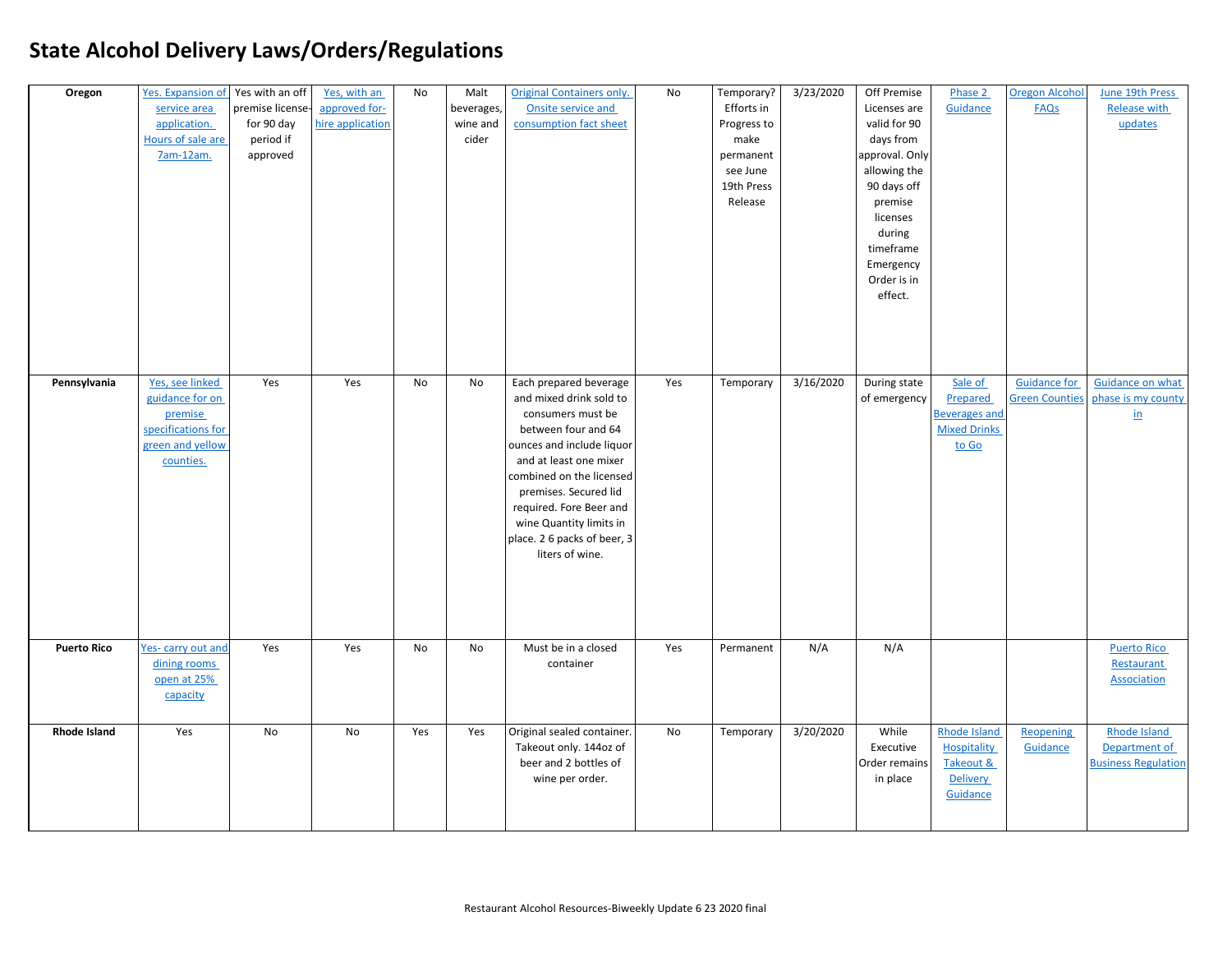| South Carolina<br>South Dakota | Yes, curb side and<br>drive thru and<br>Phase 2 dine in<br>It depends. See<br>this tracker for if<br>the county has<br>allowed re-<br>opening                                                                                                                                                          | No<br><b>No</b> | No<br><b>No</b> | Yes<br><b>No</b> | Yes<br>No                                                                                     | Sealed containers of beer<br>and wine in original<br>packaging.<br>Must have an off premise<br>license to sell sealed<br>containers. Also,<br>customer has to purchase<br>at least \$150 of alcohol | No<br>No | Temporary<br>Permanent | 3/21/2020<br>No changes | Until State of<br>Emergency<br>ends<br>No changes    | <b>Executive</b><br>Order allowing<br>dine in for<br>Phase 2<br>Legislative<br>action needed<br>to make a<br>change | <b>Reopening</b><br>Guidance<br>Reopening<br>Guidance | South Carolina<br>Department of<br>Revenue<br>South Dakota Retail<br>Association |
|--------------------------------|--------------------------------------------------------------------------------------------------------------------------------------------------------------------------------------------------------------------------------------------------------------------------------------------------------|-----------------|-----------------|------------------|-----------------------------------------------------------------------------------------------|-----------------------------------------------------------------------------------------------------------------------------------------------------------------------------------------------------|----------|------------------------|-------------------------|------------------------------------------------------|---------------------------------------------------------------------------------------------------------------------|-------------------------------------------------------|----------------------------------------------------------------------------------|
| Tennessee                      | Yes                                                                                                                                                                                                                                                                                                    | Yes             | Yes             | Yes              | <b>No</b>                                                                                     | Single serving, secured lid<br>or cap container only                                                                                                                                                | No       | Temporary              | 3/22/2020               | 6/30/2020 or<br>as extended<br>by Executive<br>Order | <b>Hospitality TN</b>                                                                                               | FAQs                                                  | Tennessee<br>Department of<br>Revenue                                            |
| <b>Texas</b>                   | Yes. Bars and<br>similar<br>establishments<br>may increase<br>their capacity to<br>50% as long as<br>patrons are<br>seated<br>restaurants may<br>also expand their<br>maximum table<br>size from 6 to 10<br>on June 3.<br>Restaurants may<br>expand their<br>occupancy levels<br>to 75% on June<br>12. | Yes             | Yes             | Yes              | No.<br>Includes<br>Mixed<br>Beverages.<br>Not<br>cocktails.<br>See<br>additional<br>guidance. | Original container not<br>exceeding 375 ML. Must<br>have a mixed beverage or<br>retail dealers on premise<br>license or a wine and<br>beer retailers permit                                         | Yes      | Permanent              | 9/1/2019                | None                                                 | Addition<br>guidance on<br>the law                                                                                  | Phase 3<br>Guidance                                   | <b>Texas Restaurant</b><br><b>Association</b>                                    |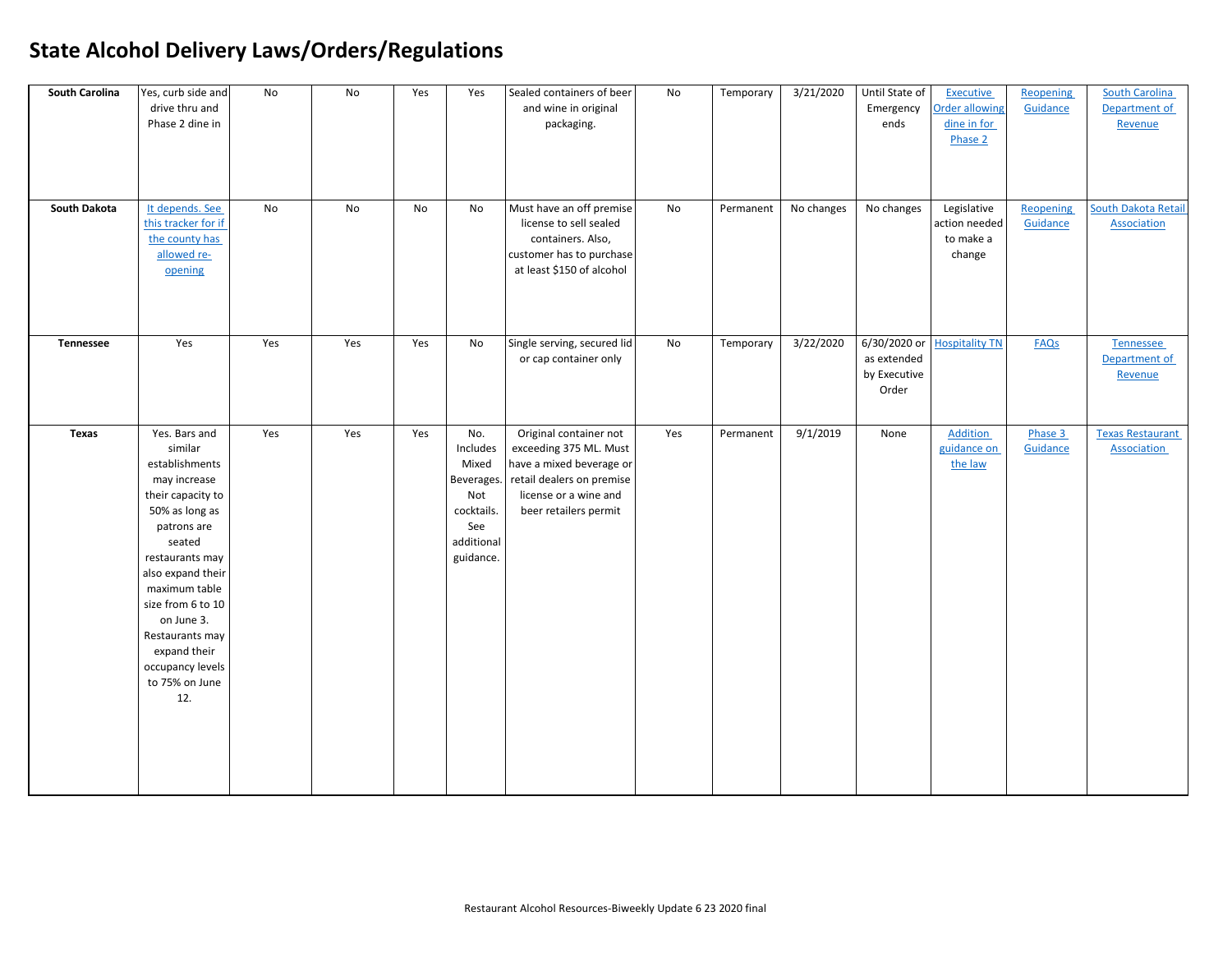| Utah    | Yes, outdoor       | No  | No  | Yes      | No      | Based on permit type | No | Permanent | 11/19/2019-    | Does not      | It is important | <b>Request for</b> | <b>Utah ABC Law</b>   |
|---------|--------------------|-----|-----|----------|---------|----------------------|----|-----------|----------------|---------------|-----------------|--------------------|-----------------------|
|         | extended           |     |     |          |         |                      |    |           | latest changes | expire - no   | that you are in | Expansion          | Guidance              |
|         | premises see link  |     |     |          |         |                      |    |           | to their state | delivery was  | contact with    | <b>Application</b> |                       |
|         | for step-by-step   |     |     |          |         |                      |    |           | laws           | allowed       | your insurance  |                    |                       |
|         | process            |     |     |          |         |                      |    |           |                |               | provider        |                    |                       |
|         |                    |     |     |          |         |                      |    |           |                |               | regarding       |                    |                       |
|         |                    |     |     |          |         |                      |    |           |                |               | dram shop &     |                    |                       |
|         |                    |     |     |          |         |                      |    |           |                |               | liability       |                    |                       |
|         |                    |     |     |          |         |                      |    |           |                |               | coverage of     |                    |                       |
|         |                    |     |     |          |         |                      |    |           |                |               | the expanded    |                    |                       |
|         |                    |     |     |          |         |                      |    |           |                |               | areas where     |                    |                       |
|         |                    |     |     |          |         |                      |    |           |                |               | you will be     |                    |                       |
|         |                    |     |     |          |         |                      |    |           |                |               | serving         |                    |                       |
|         |                    |     |     |          |         |                      |    |           |                |               | alcohol as well |                    |                       |
|         |                    |     |     |          |         |                      |    |           |                |               | as your DABC    |                    |                       |
|         |                    |     |     |          |         |                      |    |           |                |               | compliance      |                    |                       |
|         |                    |     |     |          |         |                      |    |           |                |               | officer.        |                    |                       |
|         |                    |     |     |          |         |                      |    |           |                |               |                 |                    |                       |
|         |                    |     |     |          |         |                      |    |           |                |               |                 |                    |                       |
|         |                    |     |     |          |         |                      |    |           |                |               |                 |                    |                       |
|         |                    |     |     |          |         |                      |    |           |                |               |                 |                    |                       |
|         |                    |     |     |          |         |                      |    |           |                |               |                 |                    |                       |
|         |                    |     |     |          |         |                      |    |           |                |               |                 |                    |                       |
| Vermont | Yes. Starting      | Yes | Yes | No. Food | No, all | To go container/cup  | No | Temporary | 3/20/2020      | While         | Vermont         | Reopening          | <b>Vermont Liquor</b> |
|         | 6/26, restaurants, |     |     | purchase | kinds   | sealed with lid      |    |           |                | Executive     | Chamber of      | Guidance-          | Control               |
|         | catering, food     |     |     | is only  | allowed |                      |    |           |                | Order remains | Commerce        | Update 14          |                       |
|         | service, and bars  |     |     | required |         |                      |    |           |                | in place      |                 |                    |                       |
|         | may allow 50       |     |     | for on   |         |                      |    |           |                |               |                 |                    |                       |
|         | percent of fire    |     |     | premise  |         |                      |    |           |                |               |                 |                    |                       |
|         | safety occupancy   |     |     |          |         |                      |    |           |                |               |                 |                    |                       |
|         | or 1 person per    |     |     |          |         |                      |    |           |                |               |                 |                    |                       |
|         | 100 square feet,   |     |     |          |         |                      |    |           |                |               |                 |                    |                       |
|         | with a maximum     |     |     |          |         |                      |    |           |                |               |                 |                    |                       |
|         | of 75 people       |     |     |          |         |                      |    |           |                |               |                 |                    |                       |
|         | indoors and 150    |     |     |          |         |                      |    |           |                |               |                 |                    |                       |
|         | people outdoors.   |     |     |          |         |                      |    |           |                |               |                 |                    |                       |
|         |                    |     |     |          |         |                      |    |           |                |               |                 |                    |                       |
|         |                    |     |     |          |         |                      |    |           |                |               |                 |                    |                       |
|         |                    |     |     |          |         |                      |    |           |                |               |                 |                    |                       |
|         |                    |     |     |          |         |                      |    |           |                |               |                 |                    |                       |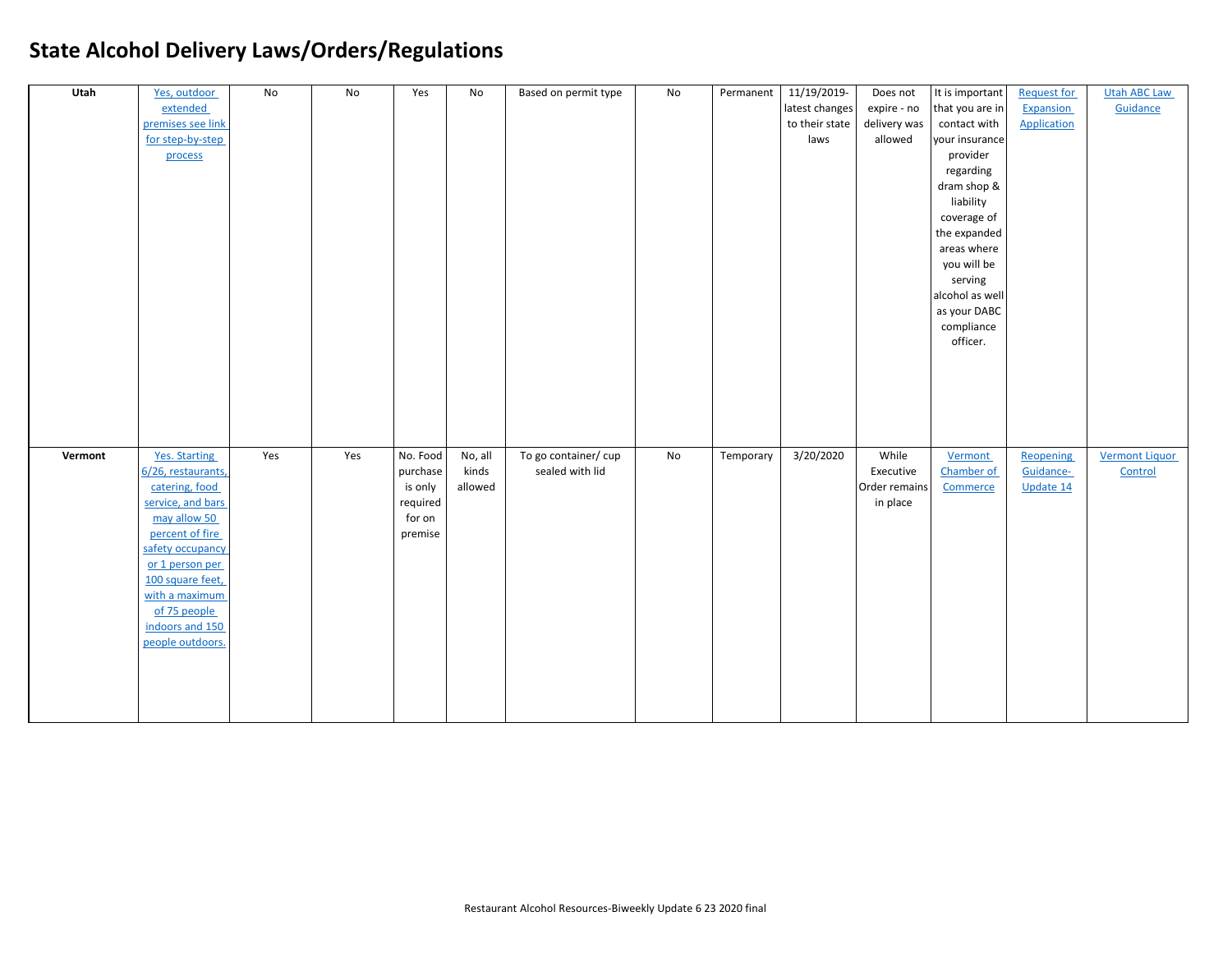| Virginia             | Yes. On premise<br>50% capacity and<br>no more than 50<br>people. | Yes | Yes | Yes | No                          | Cocktail in disposable<br>container or single use<br>original metal can, no lid<br>with sipping hole or<br>opening for straw | No  | Temporary | 3/20/2020 | While<br>Executive<br>Order remains<br>in place | Outdoor area<br>now allowed.<br>Expedited<br>process for<br>new or<br>extending<br>outdoor<br>dining areas in<br>place.                                                                     | Phase 2<br><b>Executive Order</b>                    | <b>Virginia ABC</b>                                                   |
|----------------------|-------------------------------------------------------------------|-----|-----|-----|-----------------------------|------------------------------------------------------------------------------------------------------------------------------|-----|-----------|-----------|-------------------------------------------------|---------------------------------------------------------------------------------------------------------------------------------------------------------------------------------------------|------------------------------------------------------|-----------------------------------------------------------------------|
| Washington           | Yes, outdoor<br>allowed if in<br>phase 2                          | Yes | Yes | Yes | No, all<br>kinds<br>allowed | Must be in a bottle or<br>have a lid/cap without a<br>sipping hole                                                           | Yes | Temporary | 3/17/2020 | While<br>Executive<br>Order remains<br>in place | Establishment<br>s must abide<br>by their<br>county's<br>phase<br>requirement.<br>These are the<br>requirements<br>if in Phase 2<br>(highest level<br>allowed in the<br>state right<br>now) | <b>Extending</b><br><b>Outside Liquor</b><br>Service | <b>Washington State</b><br><b>Liquor and</b><br><b>Cannabis Board</b> |
| <b>West Virginia</b> | Yes. 50 %<br>capacity on<br>premise.                              | Yes | No  | Yes | Yes                         | Sealed containers of beer<br>and wine in original<br>packaging.                                                              | No  | Temporary | 4/3/2020  | While<br>Executive<br>Order remains<br>in place | <b>WVABCA 50% 6/16 Live</b><br>Indoor<br>Capacity<br>Restaurant<br>and Bar, and<br><b>Also Limited</b><br><b>Entertainment</b><br>Advisory                                                  | Entertainment<br><b>Advisory</b>                     | <b>West Virginia ABC</b>                                              |